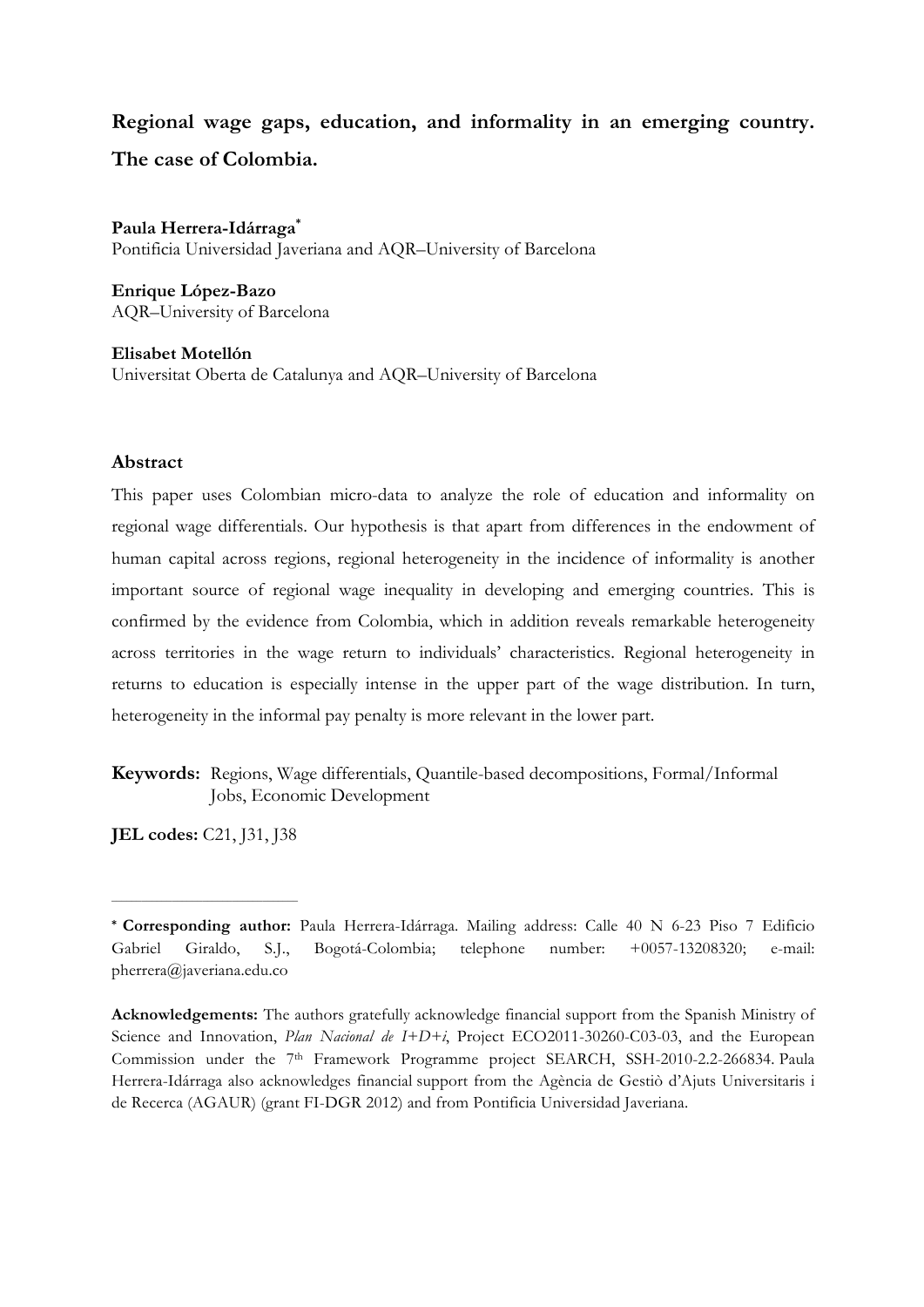#### **1. Introduction**

Over the past decade, several studies have registered the decline in income inequality for Latin America countries (López-Calva & Lustig, 2009; Gasparini, Cruces and Tornarolli, 2011). While this trend in income inequality has received special attention at the national level, studies on regional disparities in the components of individuals' income are still scarce for Latin America countries. Analyses focusing on the regional dimension are of great relevance, because even in the presence of declining income inequality at national level, important inter-regional disparities may persist. This is so, because socio economic indicators at the national level can often hide significant variances between territories of the same country. This study considers the case of Colombia, a country that despite a decrease in income inequality in the past decade presents one of the highest Gini coefficients of Latin America countries and faces large geographical inequalities. Colombia shows important disparities in economic and social development among its regions. This implies that an important part of inequality between Colombian individuals may be the consequence of disparities between regions of the country (Bonet and Meisel, 2008; Joumard and Londoño, 2013). In particular, differences in wages deserve attention from a regional perspective as, for example, in 2010 the average gross hourly wage of a small city, such as Cucuta, was only 66% of that paid in Bogota, the country's capital.

To explain large spatial wage disparities, a number of arguments have been proposed. One of them emphasizes that wage disparities across areas are caused by differences in amenities. For instance, certain areas may have a favorable climate and easier access to natural resources. Under this context, wage differentials may be seen as compensated differentials, meaning that some areas may have higher wages to attract workers so as to compensate for the lack of amenities (Greenwood et al. 1991). Another explanation is related to the point that differences in wages across regions could reflect spatial differences in the skill composition of the workforce (Combes, Duranton and Gobillon, 2008). Workers with better labor market characteristics tend to sort themselves in areas that concentrate industries with high skill requirements where wages tend to be higher. Associated to this last explanation, the third one is based on agglomeration economies. A larger pool of high skill workers in an area may provide a source of important knowledge spillovers that can lead to productivity gains (Glaeser et al., 1992). Also, labor pooling improves the matching between firms and workers, which could also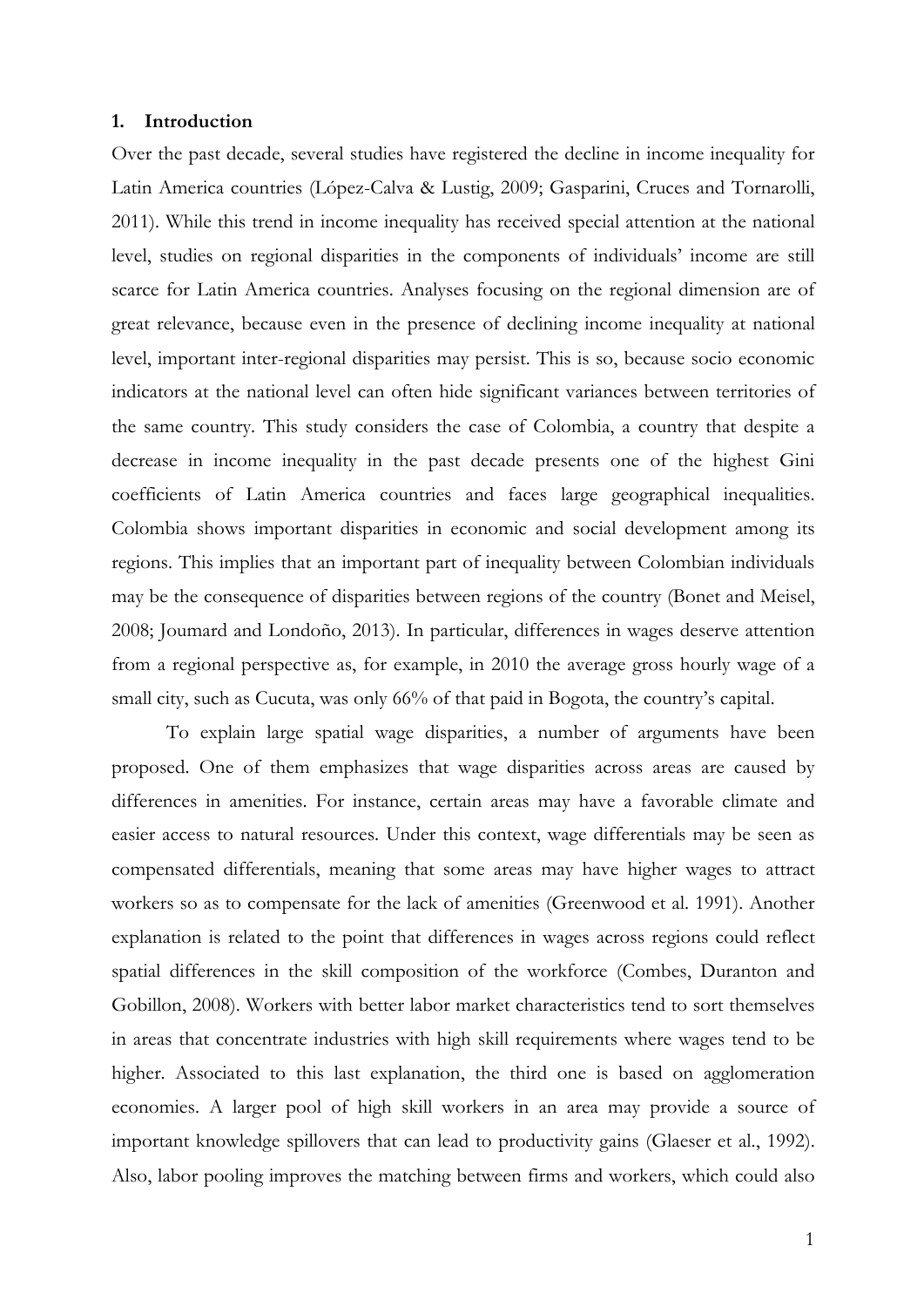increase economic efficiency and lead to higher wages (Andersson, Burgess and Lane, 2007).

A number of studies have been devoted at measuring the degree of regional wage gaps and identifying their origin. For instance, Blackaby and Murphy (1995), Duranton and Monastiriotis (2002), and Dickey (2014) analyze the case of Great Britain; García and Molina (2002), Motellón, López-Bazo and El-Attar (2011), and López-Bazo and Motellón (2012) that of Spain; and Galego and Pereira (2014) and Pereira and Galego (2014) the one of Portugal. These studies center their analysis on the estimation of wage equations and on the decomposition of regional wage gaps. The decomposition analysis is based on the idea that regional wage differentials are the result of how characteristics that determine wages are distributed across regions (the endowment component) and by how different these characteristics are rewarded across space (the wage structure component). The extent to which these two components explain regional wage differentials has been of great interest in past studies and their importance in explaining regional wage gaps differ considerably across and within countries. Some studies conclude that the regional wage differentials are mostly due to differences in individual characteristics between regions (Blackaby and Murphy, 1995). Other studies found that a significant part of wage differentials are explained by differences in returns, (Motellón, López-Bazo and El-Attar, 2011; Galego and Pereira, 2014; and Pereira and Galego 2014), while some others point that both components play an important role (García and Molina, 2002).

Less evidence is available on the amount and origin of regional disparities using individual-level data in the Latin America countries. Azzoni and Servo (2002) using micro-data for the 10 largest metropolitan regions in Brazil found that wage differentials were lower after adding controls for worker and job characteristics and cost of living, though they remain sizeable. With regard to the factors that explain regional wage disparities, they found education as the most important variable for explaining such differences. Romero (2008) pursued a similar study for the Colombian case, and concluded that a significant part of regional labor income differences disappeared after adding controls for worker and firm characteristics. His results also indicate that the contribution attributed to regional differences in the cost of living is negligible for explaining labor income inequality across regions, while differences in education is the most important source of the observed regional labor income disparities. Quiñones and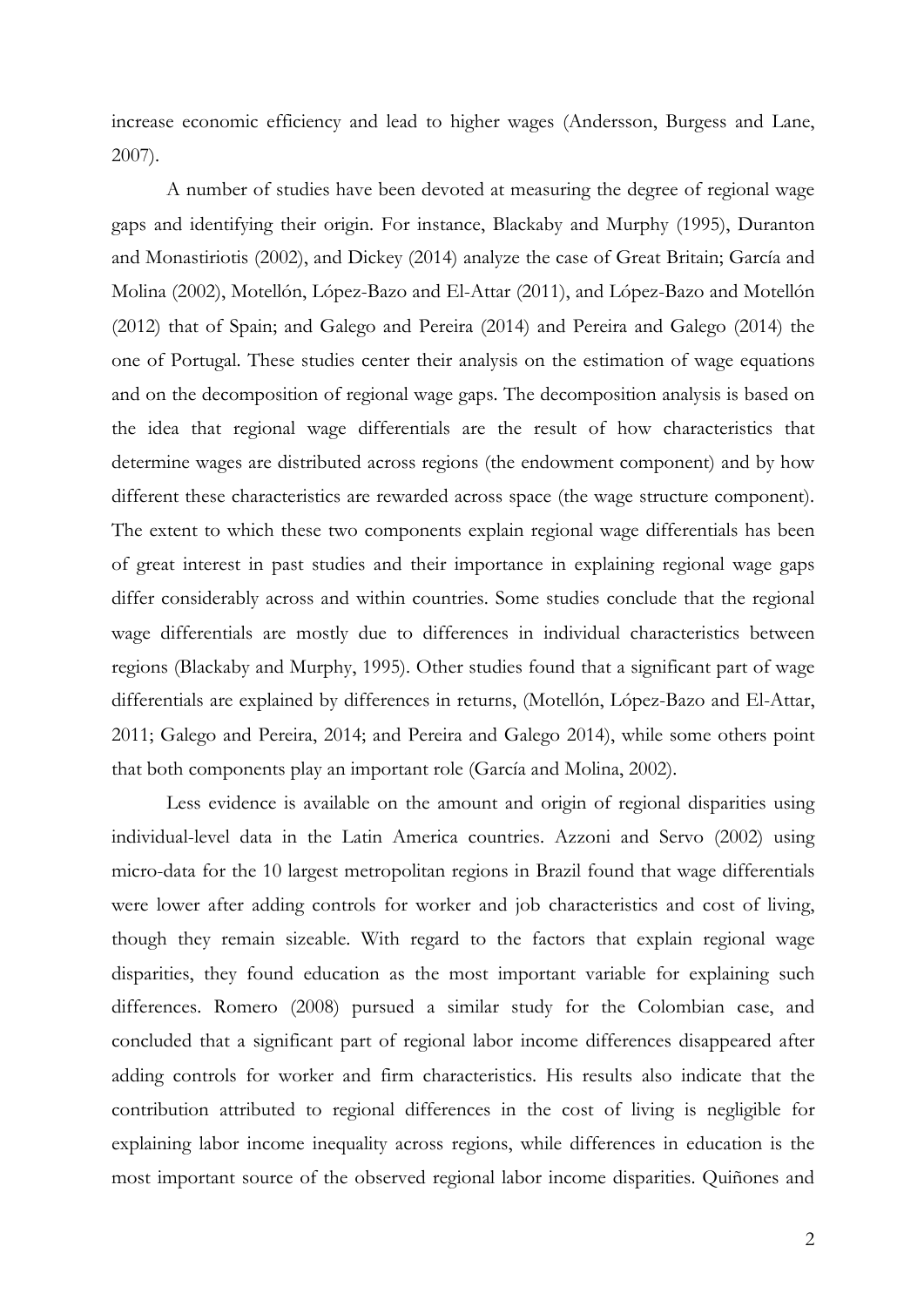Rodriguez (2011) reach the same conclusion when assessing the contribution of differences in education in explaining wage differentials across Colombian regions. So it can be concluded from past studies that differences in the endowment of human capital and in its returns has been the most important factor for explaining regional wage differentials.

In accordance with the previous evidence, this study pays special attention to spatial imbalances in the endowment of human capital, and to what extend these differences and the regional heterogeneity in the return to this type of capital may help to explain regional wage gaps. But unlike most previous studies for developing countries, as a new and major contribution, this paper will focus not only on regional differences in human capital, but will go further by exploring one important feature of almost all developing and emerging countries: the large proportion of workers employed in informal jobs. Interestingly, recent studies for Colombia have emphasized that informal jobs are not equally distributed across the main metropolitan areas of the country (Galvis, 2012). As an example, some Colombian cities have informality rates of around 60% while the incidence of informality in other territories is about 20%.

In addition, we build on the results in the study by Ortiz, Uribe and Badillo (2008), which indicates that the Colombian labor market is segmented in two dimensions. An intra-regional or scale segmentation, which is mainly due to the restrictions on the access to physical and human capital that limited the possibility of expansion of firms to a larger scale. This type of segmentation may imply that workers and employers in the informal sector, usually associated with small establishments, face significant barriers in the transition to the formal sector, with higher productivity and income. The second type is inter-regional segmentation, which is mainly due to the barriers of mobility of labor and other factors between regions. Accordingly, the hypothesis of our study is that regional wage inequality may be explained by regional differences in the availability of good jobs that generate higher wages. Meaning that, apart from the differences in the endowment of human capital across Colombian regions, regional heterogeneity in the incidence of informality is likely to be another important source of regional wage disparities. As far as we are aware this issue has not been considered in any of the previous studies on regional wage disparities.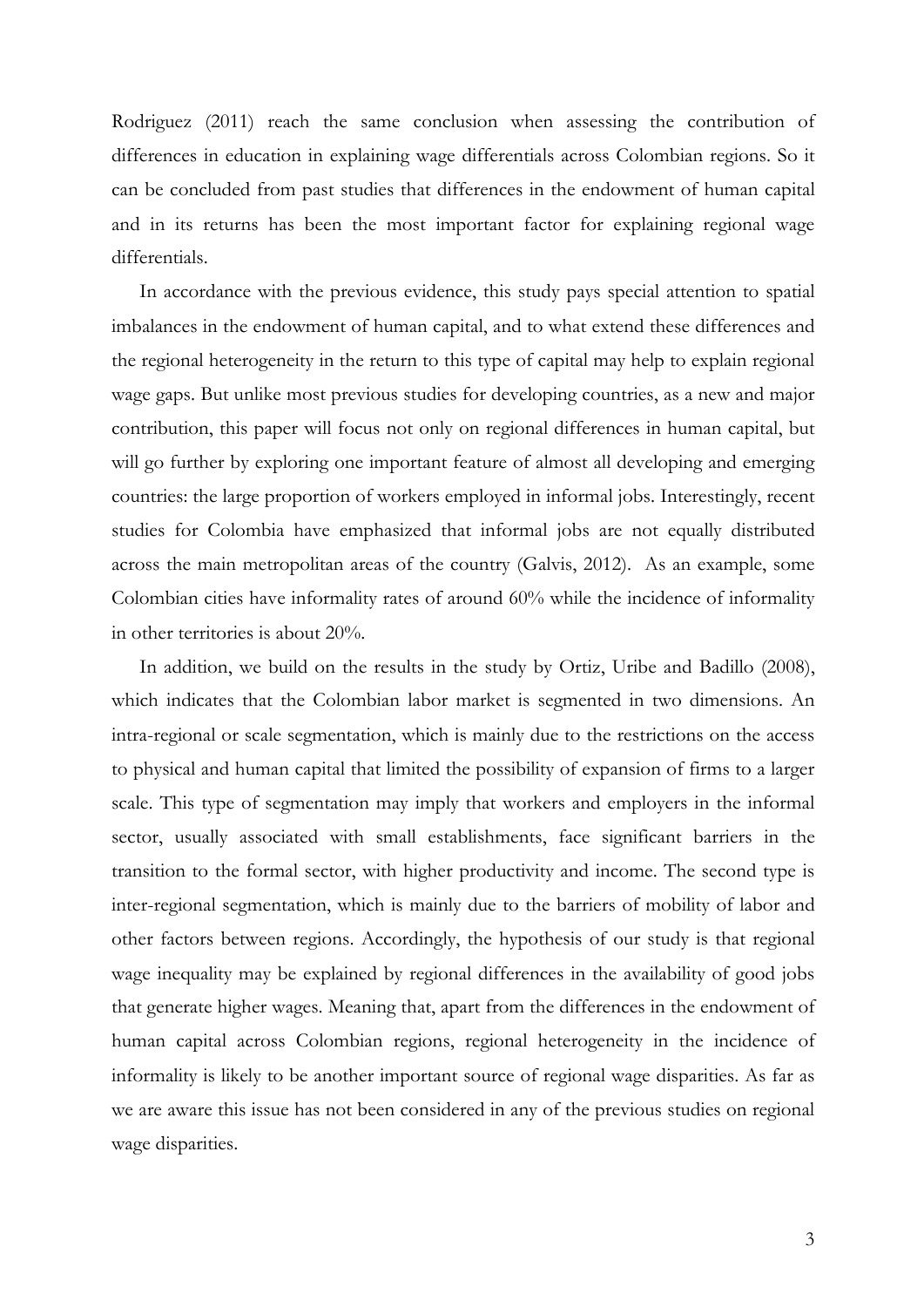Our empirical analysis consists of examining the returns to education and the pay penalty of informal jobs across Colombian regions by using mean and quantile regression models in order to analyze the effect of observed characteristics along the wage distribution. Then, regional wage gaps are decomposed into the contribution of differences in the regional distribution of characteristics, and into the contribution of differences in wage structures (heterogeneity in prices or returns to characteristics). In doing so, we apply the standard Blinder-Oaxaca decomposition at the mean and the decomposition for unconditional quantile regression (UQR) models proposed by Firpo, Fortin and Lemieux (2009; 2011) at selected quantiles. With both of these approaches it is possible to isolate the particular contribution of education and informality to the regional wage gap at different quantiles, in contrast with other procedures (Machado and Mata, 2005; Melly, 2005). Galego and Pereira (2014) applied this method in the case of regional wage differentials for Portugal. As far as we know, our study represents the first application of this method for the analysis of regional wage differentials of a developing country.

Results for Colombia show that regions not only differed in earning relevant characteristics, but also display sizeable regional variability in the returns to these characteristics. Particularly, heterogeneity in returns to education across regions play an important role in explaining regional wage gaps. Additionally, workers face different informal pay penalties throughout the territory and it affects mostly individuals at the lower part of the wage distribution. Therefore, its contribution in explaining regional wage gaps is limited to this part. Our results confirm previous evidence on the existence of significant regional wage differences between the Golden Triangle region, conformed by the cities of Cali, Medellin and Bogota, and other regions in the country. The difference is particularly wide for those regions with a large share of labor in the informal sector. Moreover, it seems that the distribution of education is generating an equalizing effect of wages across some regions, whereas the returns to education continue to be a source of wage inequality across Colombian territories.

The results of this study point to the conclusion that some public policies aiming at reducing human capital differences among regions will help to decrease regional wage gaps, especially at the higher parts of the wage distribution. However, equalizing years of education of workers across regions would not be enough to reduce regional wage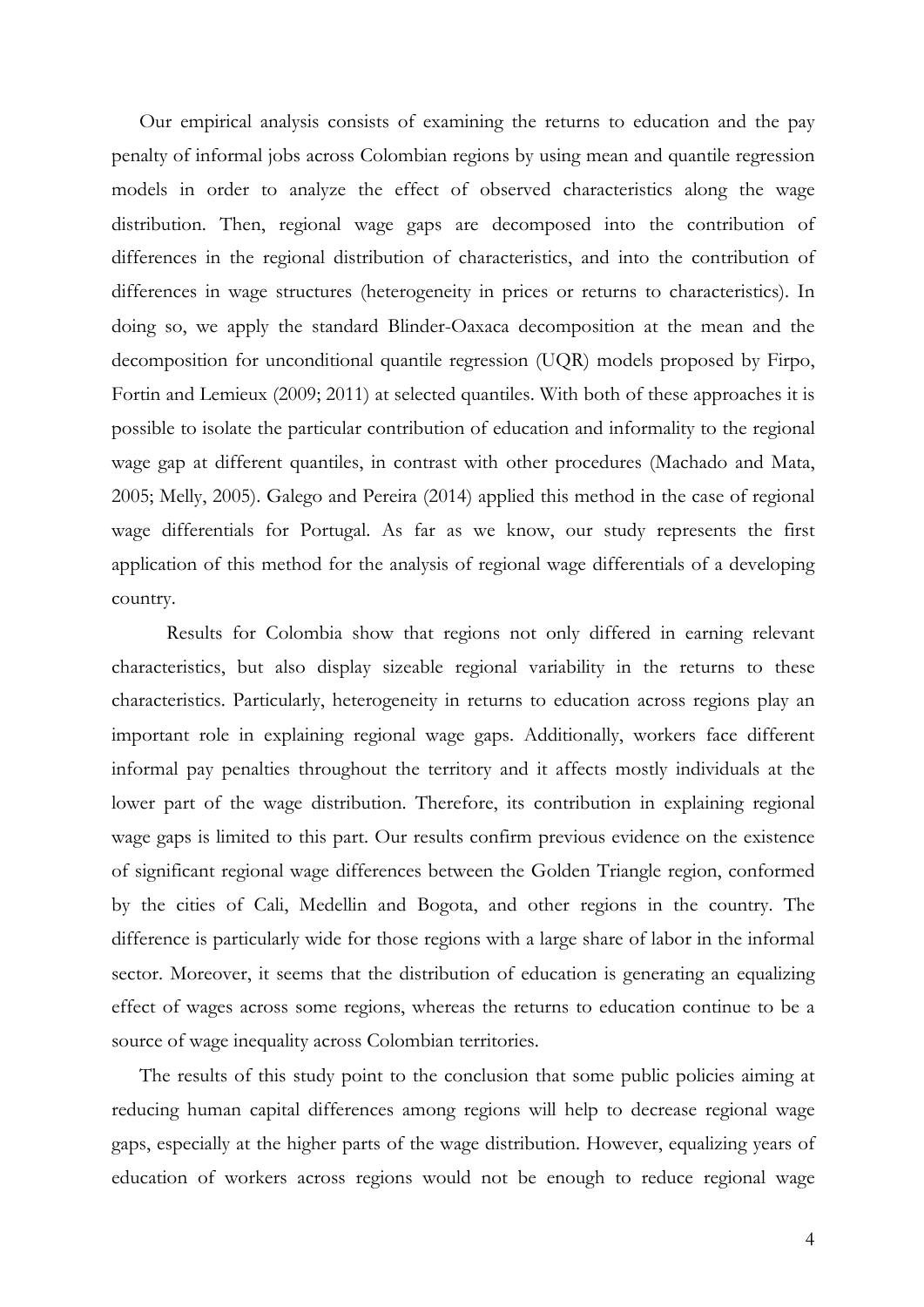differences due to the sizeable differences in returns to years of education at higher quantiles. Similar results have been found in previews studies, albeit in the context of developed countries. Meanwhile policies that point towards the reduction of informality will help to minor regional wage gaps at the lower part of the wage distribution, particularly for those regions with sizable informality.

The remainder of the paper is organized as follows. The next section presents a description of the data used. Section 3 outlines the methodology applied in this study. Then, sections 4 and 5 report and discuss the results. Finally, conclusions are presented in section 6.

### **2. Data and descriptive analysis**

We use data from the second quarter of 2010 of the Colombian Household Survey (CHS), a repeated cross-section conducted by the National Statistics Department (DANE). The survey gathers information about employment conditions for population aged 12 or more including income, occupation, and industry sector at two digit level, in addition to the general population characteristics such as sex, age, marital status and educational attainment. The CHS is representative for the thirteen major metropolitan areas in Colombia, composed of a main city and its associated municipalities.

The analysis was restricted to salary workers that were not carrying formal studies aged between 15 and 60 years and who report working more than 16 hours per week. We do not include self-employed and employers workers in the analysis because their source of income is a combination of labor and physical capital and therefore may not be compared with earnings of other employees. We also exclude public employees from the sample. Public wages are fixed at the national level for all the public administration along the territory so that the regional wage differentials may be artificially lower if public employees are included in the analysis. After excluding observations with missing values or inconsistencies, 13796 individuals remained in our sample.

As for the measure of wages used in the empirical exercise, we have combined information from gross monthly wage earnings and worked hours to obtain gross hourly wages. A first look at the degree of regional wage differentials in Colombia is obtained from a simple inspection of Table 1, which in the second column of data displays the average gross hourly wage. Large differences in average wages across the thirteen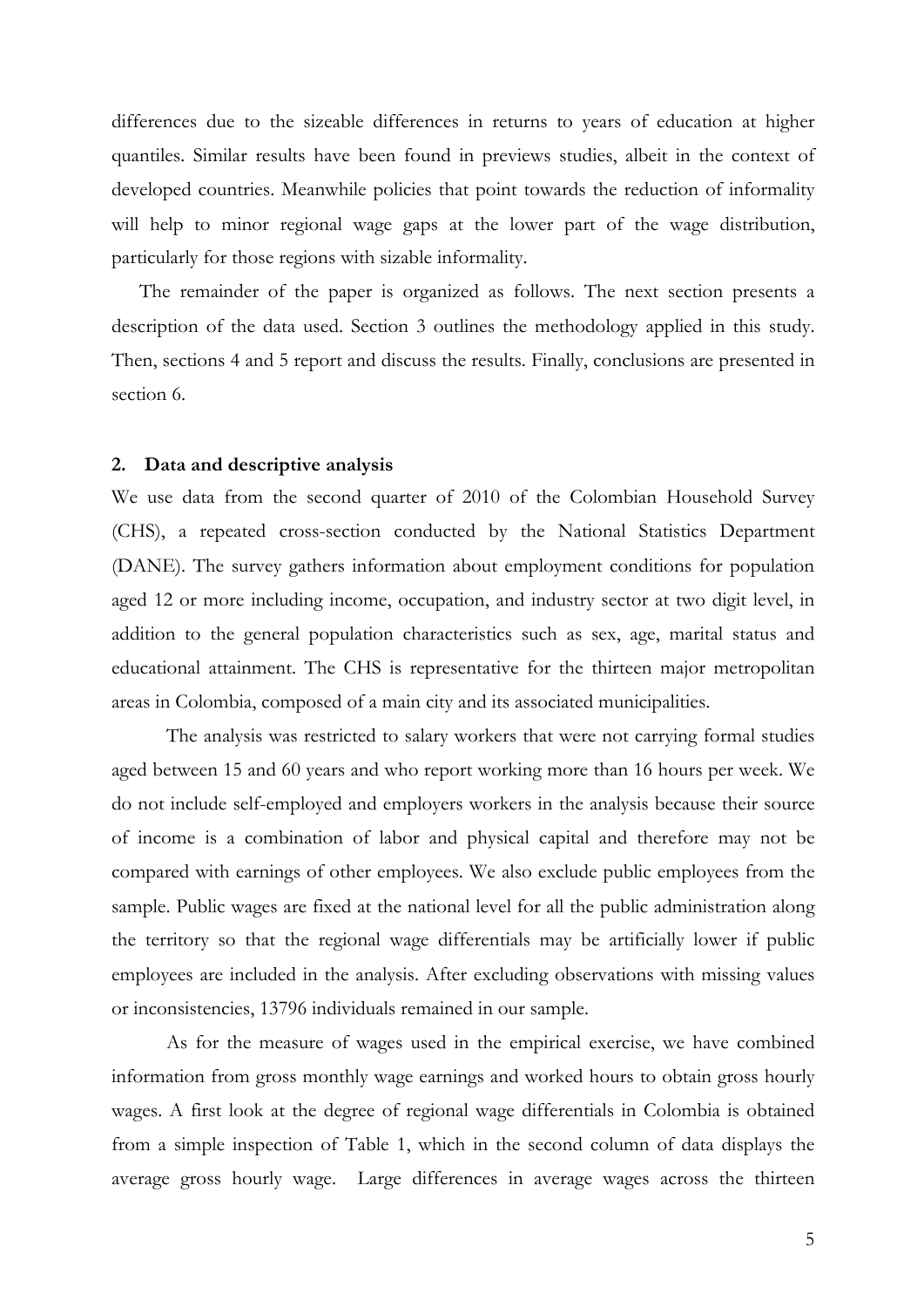metropolitan areas are observed. For instance, the average wage in Cucuta, the metropolitan area with the lowest level, was 66.15% the average wage in Bogota, the metropolitan area with the highest level. As in previous studies, we attempt to control for price differentials by adjusting the nominal gross hourly wage using the deflator from the consumer price index of each city. Consumer price indices for the main city of each metropolitan area were obtained from DANE. Averages of this *adjusted* gross hourly wages are shown in the third column of Table 1. It is observed that the position in the regional ranking of wages is fairly the same and that the metropolitan areas in the top and the bottom of the ranking remain unchanged. The fact that the consumer price index is built with a base year fairly recent, 2008, may explain the small variation obtained after controlling for difference in prices across the metropolitan areas. However, as far as we know this is the only information on regional prices available for Colombia.1

The regional wage gap may be due to differences across metropolitan areas in workers' characteristics. In particular, they are known to differ in the workers' endowment of education, which is one of the essential determinants of wages. Table 1 shows the average years of education of workers in each metropolitan area. As it can be seen, there are notable differences in education. On average, workers in Cartagena have more than two years of education than those in Cucuta. On the other hand, as has already been mentioned, previous studies for Colombia have shown that the incidence of informality varies considerable between regions. Since informal workers earn considerably lower wages than their formal counterparts, a metropolitan area with a higher proportion of informal workers may have lower wages than a metropolitan area with a low fraction of informal workers. In this paper, we define workers as formal if they contribute both to health and old-age insurance, as proposed by the International Labor Organization (ILO). According to this legal definition, an informal job is an activity that is unregulated by the formal institutions and regulations of a country. Importantly, since data comes from a household survey and therefore the information relates only to workers and not to firms, the informal sector term is related to the nature of the job and not of the firm in which the worker is employed.

The percentage of informal workers in each of the metropolitan areas is included in the last column of Table 1. In accordance with what has been found in previous

<sup>1</sup> A similar procedure has been applied in, for instance, Dickey (2014) and Pereira and Galego (2014).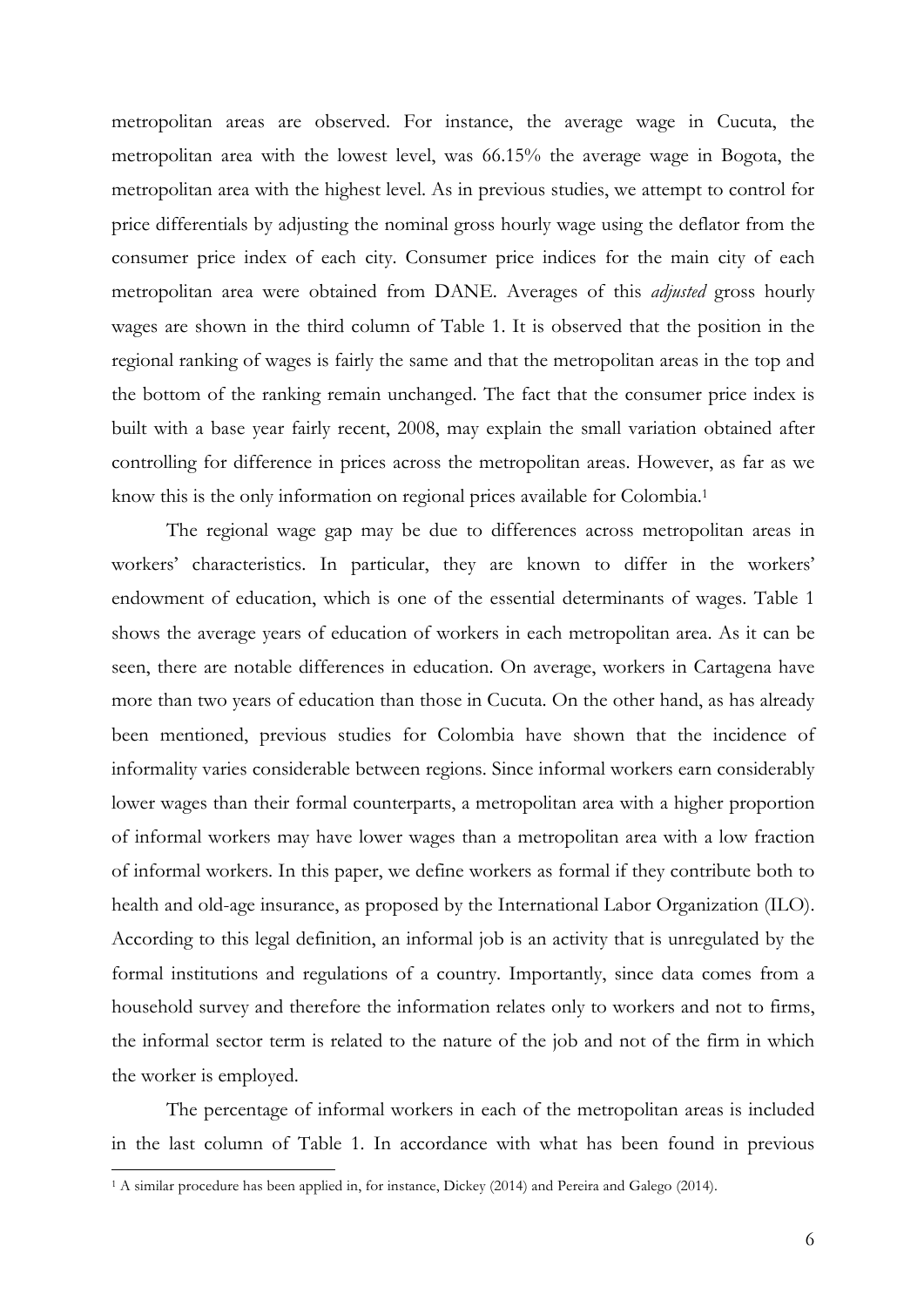studies, the incidence of informality is very different across metropolitan areas. While Cucuta displays an informality of around 59%, the share of informal workers in Medellin is about 19%. Interestingly, some metropolitan areas with the lowest average wages have the highest levels of informality (Villavicencio, Pasto and Cucuta). So, as expected, these simple descriptive figures suggest a negative correlation between the incidence of informality and hourly wages in the Colombian metropolitan areas.

In order to make the analysis more manageable and for the sake of brevity, metropolitan areas were grouped into regions, following the classification suggested by DANE based on geographical proximity and natural characteristics. However, it should be mentioned that we grouped Bogota, Medellin, and Cali into one region that we will refer to as the Golden Triangle. <sup>2</sup> These metropolitan areas are the most productive and dynamic of the country. The most productive firms, most of R&D investments and the highest skill workers are concentrated in these three areas. Besides Golden Triangle, the other metropolitan areas in the dataset are grouped into five regions: Atlantic (Barranquilla, Cartagena and Monteria), Oriental (Cucuta, Bucaramanga, and Villavicencio), Central (Manizales, Pereira and Ibague), and Pacific, only composed by Pasto.

Table 2 provides a description of hourly wages for the five regions. Clearly, average hourly wages differ between regions, although the magnitude of the differences is lower than the one found for the thirteen metropolitan areas. The average hourly wage of the region with the lowest level, Pacific, is 74% that in the region with the highest level, Golden Triangle. So by grouping metropolitan areas into regions the amount of disparities is attenuated, but they still remain sizable. Apart from the differences in the mean, the wage distributions of these five regions present other interesting variations. For instance, Table 2 shows that regional wage distributions vary in terms of the degree of dispersion. The standard deviation of the logarithm of gross hourly wages and the Gini index for the region with the lowest level of wages, Pacific, are far above those for the region with the highest wage level, Golden Triangle, suggesting that regions also differ in terms of the amount of intra-regional inequality. Finally, from the value of wages at the

<sup>2</sup> Colombia's Golden Triangle refers to an urban region, limited by a triangle whose vertexes are defined by the three largest cities: Bogotá, Medellin and Cali. In our particular case, we are not referring to the region, but only to the three cities that demarcates the triangle.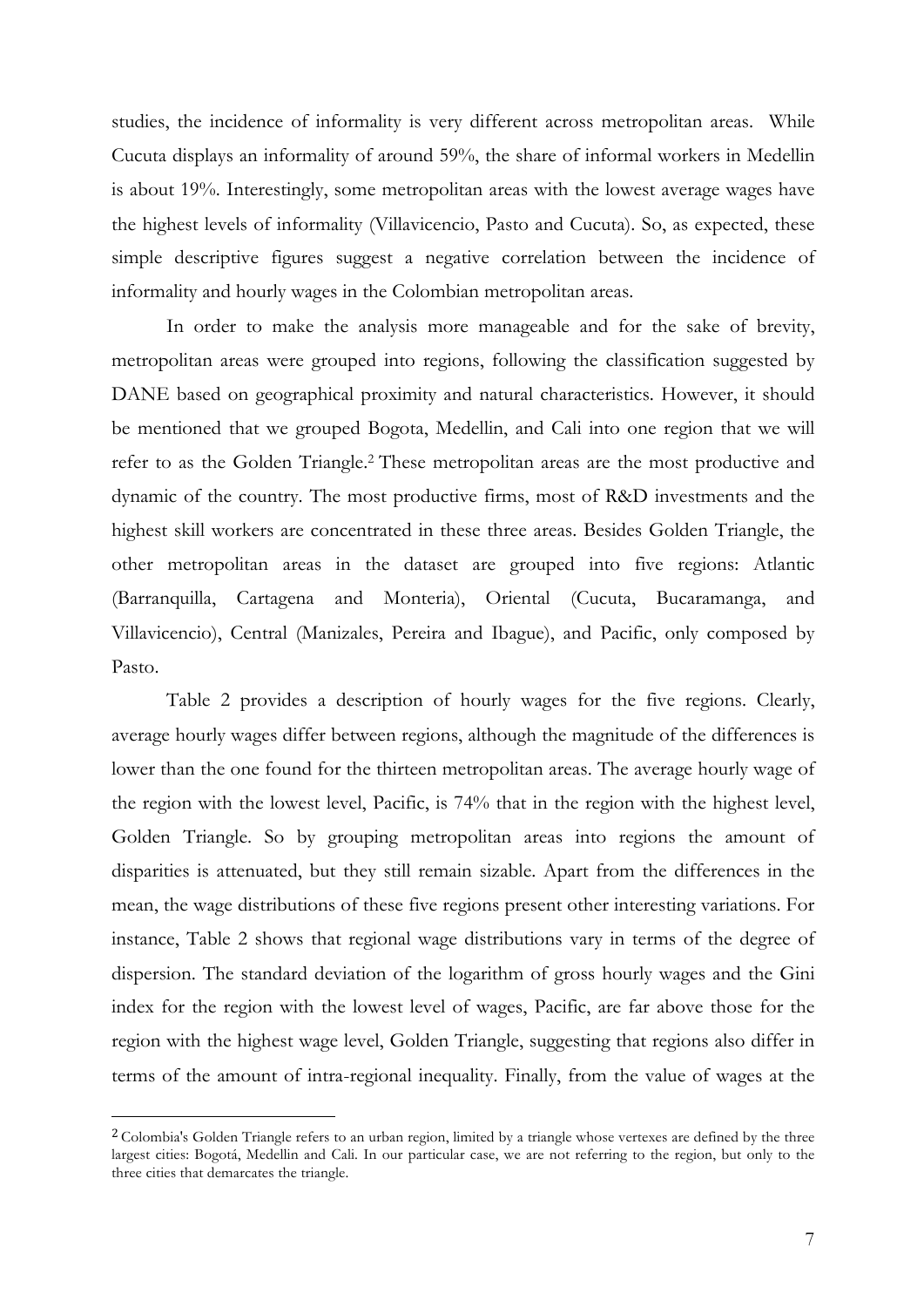quartiles of the distribution  $(25<sup>th</sup>, 50<sup>th</sup>, 75<sup>th</sup>$  percentiles),<sup>3</sup> reported in the last block of columns of Table 2, it can be concluded that regional wage differentials are far from constant over the entire wage distribution, with symptoms of a non-monotonic behavior. Summing up, evidence from Table 2 confirms that there are noticeable differences across regions in the entire wage distribution, and not just on average wages. To account for these differences, in the rest of this paper we provide results for the average and the quartiles.

As it has been already mentioned, regional wage differentials might be caused by the spatial distribution of human capital and other earning relevant determinants, as informality. A simple description of the amount of regional variability in worker and firm characteristics is reported in Table 3. It is observed that regions with high levels of wages have workers employed in relatively larger firms and with a permanent contract. The proportion of workers employed in the sectors of industry and financial intermediation is larger in high wage regions. One aspect that also worth mentioning is the low proportion of women working in Atlantic region, 39%, compare to 45% in Golden Triangle. Interestingly, informality also differs considerably between regions. For instance, the incidence of informality is 49% in Pacific while in the Golden Triangle is 23%. These differences in the proportion of informal workers across regions might intensify regional wage differentials, since formal jobs usually entail higher wages than informal jobs.

Therefore, we should conclude that there are differences between regions in characteristics that may result in regional wage differentials. In particular, data confirm that Colombian regions differ markedly in the endowment of education and in the share of informal jobs. Nevertheless, the key point is if these differences account for the bulk of regional wage disparities, or if part of the wage gap is produced by differences across regions in how these characteristics are rewarded. If regional wage gaps were completely explained by differences in the distribution of observable characteristics across regions, then under such circumstances, similar workers employed in similar firms but located in different regions would earn the same wage. On the contrary, if part of the wage gap could be explained by differences in how characteristics are rewarded, this could be associated to failures in regional labor markets, as similar workers in comparable firms but

<sup>&</sup>lt;sup>3</sup> In order to save space we do not reproduce here results for other percentiles, although they are available upon request. In any case, including results corresponding to more percentiles does not modify the general conclusions regarding regional disparities over the entire wage distribution.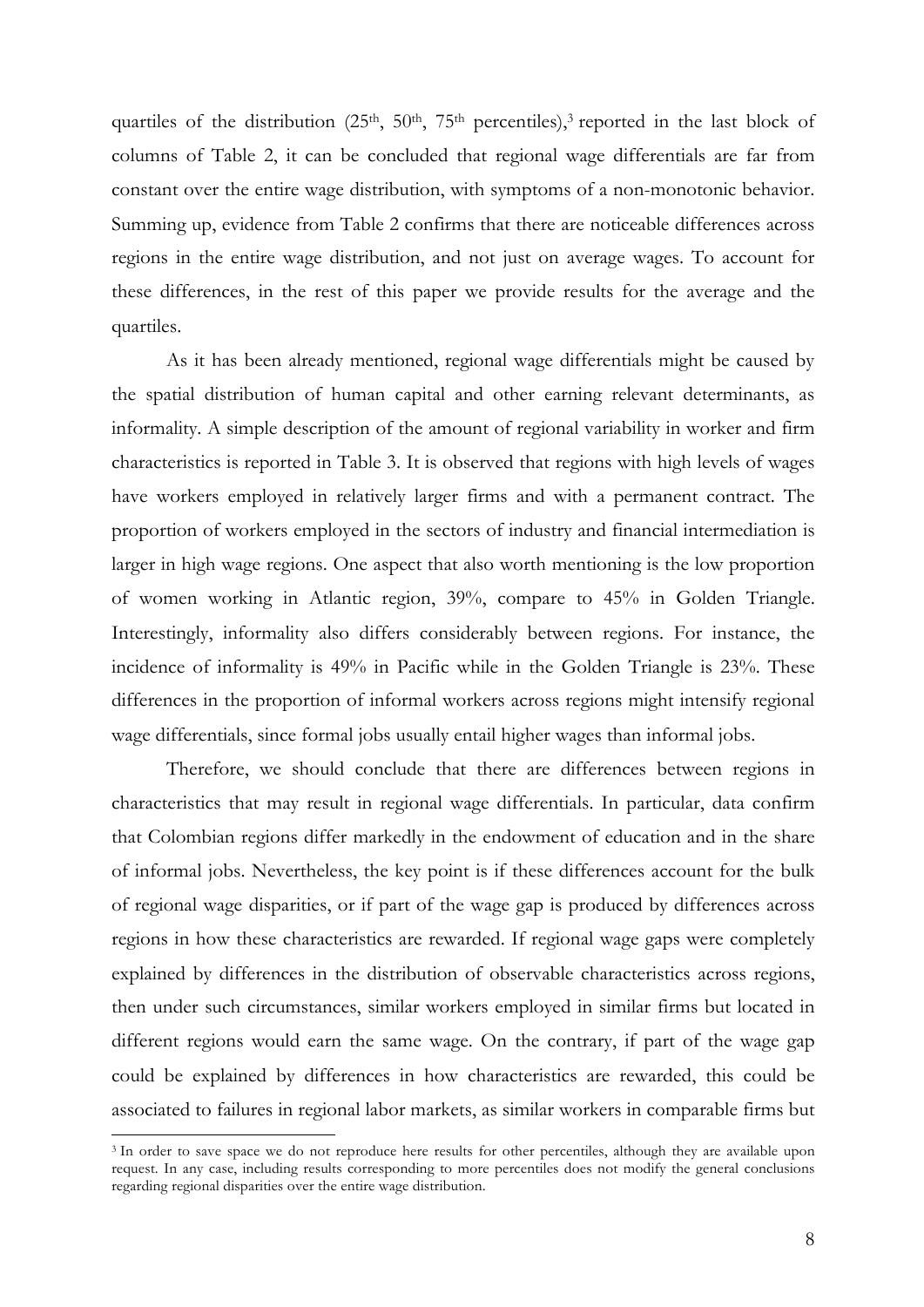in different regions would be earning different wages. In the sections that follow we aim to shed more light on this issue, paying particular attention to the role of differences in education and informality.

#### **3. Empirical strategy**

# *3.1. Specification of the wage equation*

The empirical strategy is based on a model in which the wage of individual *i* in region *r* is given by:

$$
W_{ir} = X_{ir} \beta_r + \varepsilon_{ir} \tag{1}
$$

where  $W_{ir}$  denotes the log of the hourly wage of individual *i* in region *r*.  $X_{ir}$  denotes the set of characteristics that affect the wage of this individual, including years of education, experience (and its square), tenure (and its square), gender, sector of employment, marital status, head of household, hours worked, type of contract, size of the firm and firm sector.  $\beta_r$  is the vector of prices or returns at region *r* associated to the characteristics in *Xir*.. Equation (1) is estimated for each region, so that an estimate of the effect of education and informality is obtained for each region rather than imposing the same effect for all regions. Therefore, the wage equation specified in (1) is consistent with interregional segmentation, that is to say, with workers with similar characteristics obtaining different returns across regions.

The analysis from equation (1) is based on the mean distribution of wages. However, the descriptive in the previous section showed that regional disparities are far from uniform over the entire wage distribution. Therefore, it is of interest to know the effects of variables such as education and informality at different points of the distribution of wages. This can be done by means of the conditional quantile regression (CQR) model introduced by Koenker and Bassett (1978). It can be written as:

$$
W_{ir} = X_{ir} \beta_{\tau r} + \varepsilon_{\tau ir} \quad \text{with} \quad Q_{\tau}(W_{ir} | X_{ir}) = X_{ir} \beta_{\tau r} \tag{2}
$$

where  $Q_{\tau}(W_{ir}|X_{ir})$  denotes the  $\tau$ -th conditional quantile of wages given the set of characteristics in *Xir*.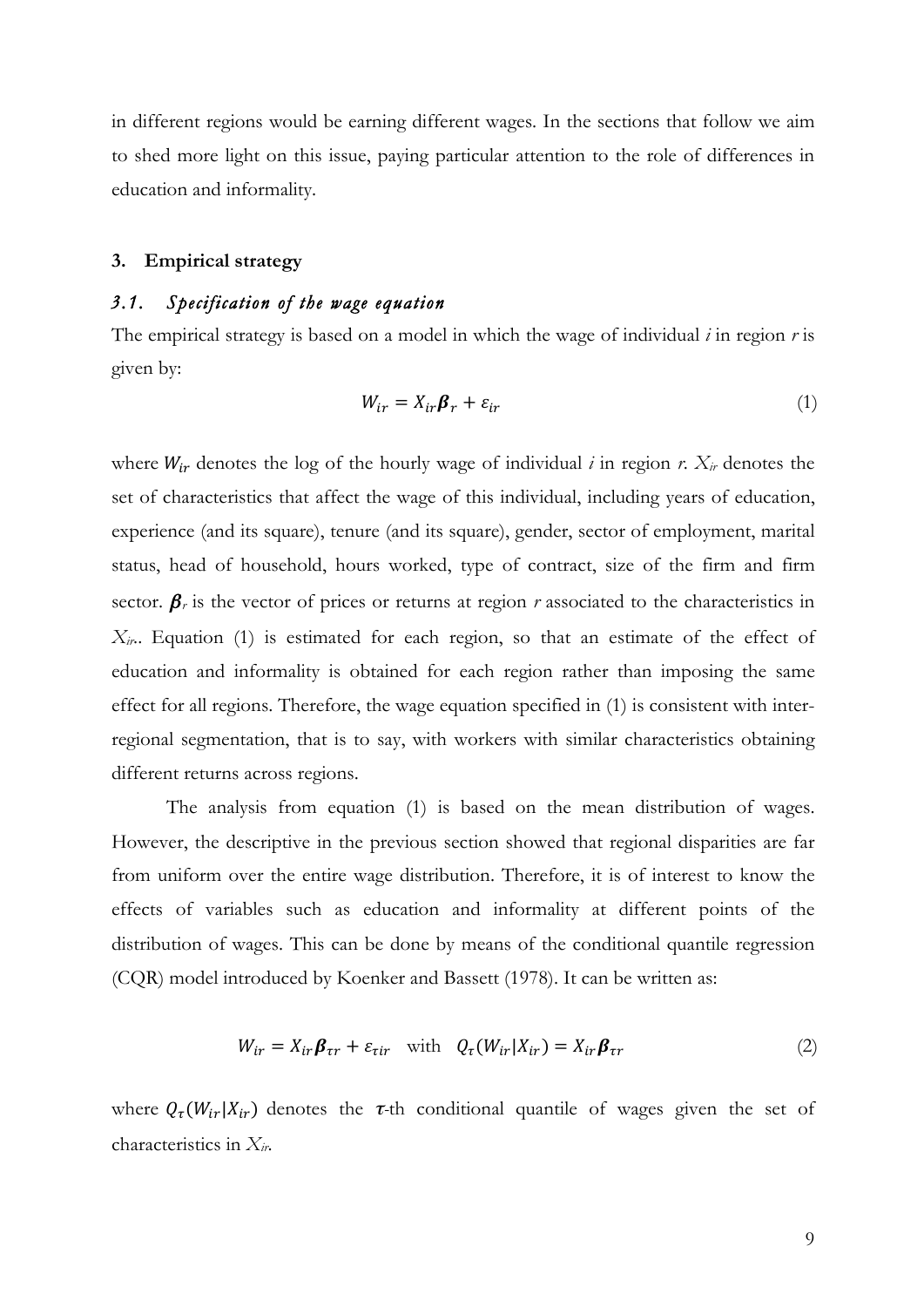The coefficients  $\beta_{rr}$  are estimated by already standard procedures (Koenker, 2005; Koenker and Bassett, 1978), and may be interpreted as marginal or partial effects (depending on whether the corresponding covariate is continuous or binary) on the conditional quantile of interest. If  $\beta_{\tau r}$  is a consistent estimator of the conditional and unconditional quantile of  $W_r$ , the underlying data generating process follows a linear-inparameters additive model structure, i.e. is a pure parallel location-shift data generating process for every covariate. However, if the conditional effect of a specific variable in *Xr* varies over the levels of other covariates in  $X_r$ ,  $\beta_{rr}$  may be a consistent estimator of the conditional effect of a variable at the mean values of the other *k-1* remaining covariates, but is not a consistent estimator of the effect of  $X_r$  on the unconditional wage distribution (see e.g. Borah and Basu, 2013). Meaning that, for example, the 90<sup>th</sup> percentile of the unconditional distribution of wages may not be the same as the 90<sup>th</sup> percentile of conditional distribution, conditioned on the covariates.

It is possible to estimate the unconditional quantile effect of *Xr* using the approach proposed by Firpo, Fortin and Lemieux (2009) based on the influence function (IF) and recentered influence function (RIF). In the context of wages, the IF is:

$$
IF(W_r; q_\tau) = (\tau - I\{Y \le q_\tau\}) / f_{W_r}(q_\tau)
$$
\n(3)

where  $q_{\tau}$  refers to the  $\tau$ -th unconditional quantile of wages,  $f_{W_{\tau}}(q_{\tau})$  is the probability density function of  $W_r$  evaluated at  $q_\tau$ , and  $I\{Y \leq q_\tau\}$  is an indicator variable to denote whether an outcome value is less than  $q<sub>\tau</sub>$  or not. By definition the RIF is equal to:

$$
RIF(W_r; q_\tau) = q_\tau + IF(W_r; q_\tau)
$$
\n<sup>(4)</sup>

Firpo, Fortin and Lemieux (2009), demonstrate that the implementation of the UQR is straightforward and similar to the OLS regression. For a specific quantile  $\tau$ , the first step is to estimate the RIF of the  $\tau$ -th quantile of  $W_i$  following eq. (3) and eq. (4). The second step is to run OLS regression of the  $RIF(W_{ir}; q<sub>\tau</sub>)$  on the observed covariates, *Xir*: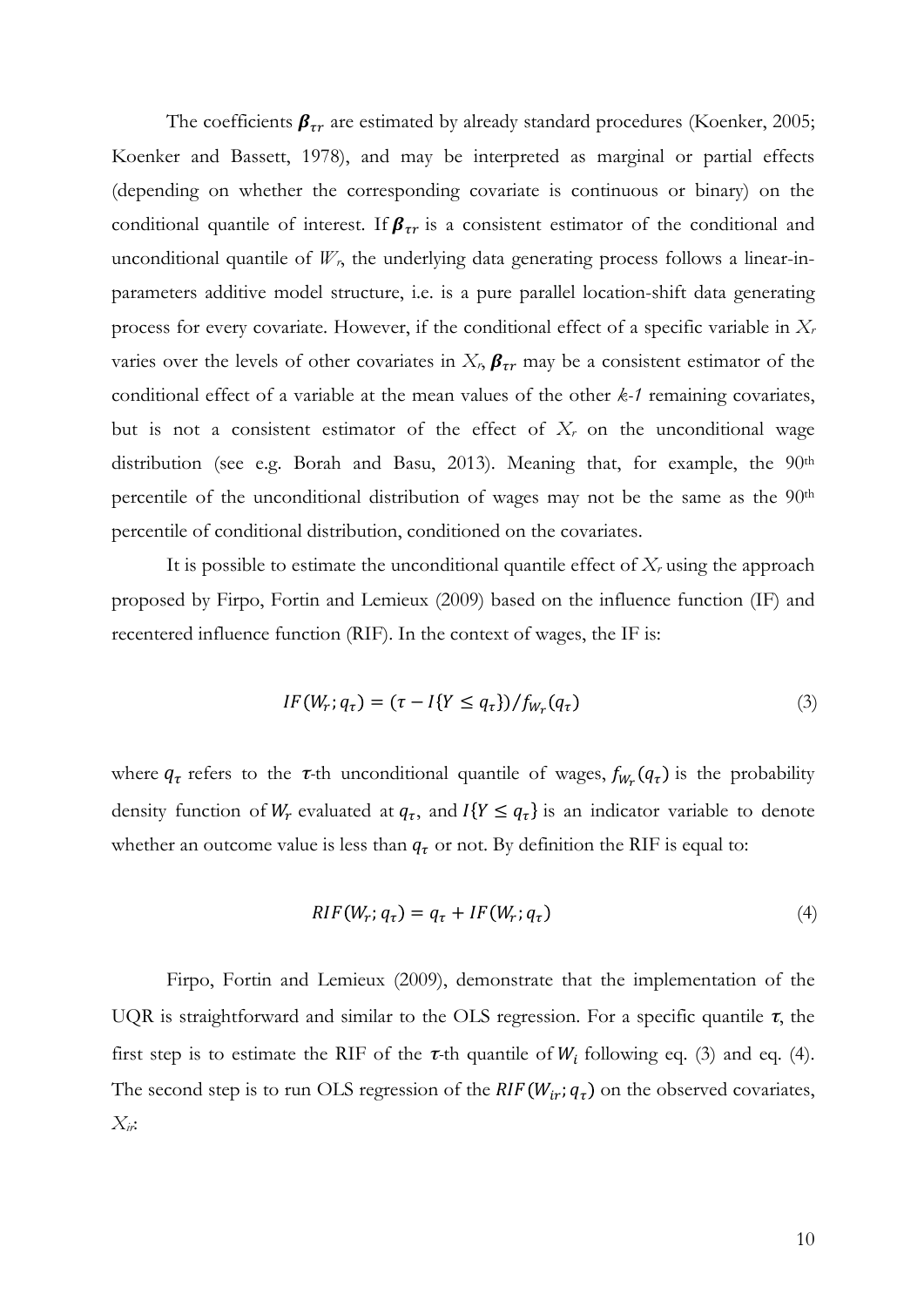$$
E[RIF(W_{ir}; q_{\tau} | X_{ir})] = X_{ir} \beta_{\tau r}
$$
\n<sup>(5)</sup>

Coefficients  $\beta_{\tau r}$  represents the approximate marginal effects of the explanatory variables on the unconditional quantile  $q<sub>\tau</sub>$  of wages for workers in region *r*.

## *3.2. Decomposition of regional wage gaps*

 

The Blinder-Oaxaca method is formulated for decomposing mean differences in log wages between two groups after the estimation of the wage equation in (1).4 In our particular case, the wage gap between a high wage region  $(r = h)$  and a low wage region  $(r \cdot r)$  $=$   $\lambda$  can be specified as:

$$
\overline{W_h} - \overline{W_l} = (\overline{X}_h - \overline{X}_l)\widehat{\boldsymbol{\beta}}_h - \overline{X}_l(\widehat{\boldsymbol{\beta}}_h - \widehat{\boldsymbol{\beta}}_l)
$$
(6)

The first term in the RHS of this expression corresponds to the difference in the average values of observed worker and firm characteristics between regions *h* and *l*, whereas the second term is the part of the wage gap attributable to differences in the estimated coefficients; i.e. differences in the wage structure.

It is possible to obtain a decomposition of the wage differential at quantile  $\tau$ , similar to the classical Blinder-Oaxaca decomposition, for any two regions using the RIF regression approach by Firpo, Fortin and Lemieux (2009). Any distributional parameter, for example a wage quantile, can be written as a function  $q_{\tau}(F_W)$  of the cumulative distribution of wages,  $F_W(W)$ . For example, the difference in a wage quantile  $\tau$ ,  $\Delta^{q_{\tau}}$ , between a high wage region and a low wage region, can be written as:

$$
\Delta^{q_{\tau}} = q_{\tau}(F_{w_h|r=h}) - q_{\tau}(F_{w_l|r=l})
$$
  
\n
$$
\Delta^{q_{\tau}} = [q_{\tau}(F_{w_h|r=h}) - q_{\tau}(F_{w_l|r=h})] + [q_{\tau}(F_{w_l|r=h}) - q_{\tau}(F_{w_l|r=l})]
$$
  
\n
$$
\Delta^{q_{\tau}} = \Delta^{q_{\tau}}_{S} + \Delta^{q_{\tau}}_{X}
$$
\n(7)

<sup>4</sup> The Blinder-Oaxaca decomposition has been applied in several studies analyzing wage gaps by gender, race, public and private sector, etc. It has also been applied recently for understanding regional wage gaps (García and Molina, 2002; Motellón, López-Bazo and El-Attar, 2011; Pereira and Galego, 2014; Galego and Pereira 2014).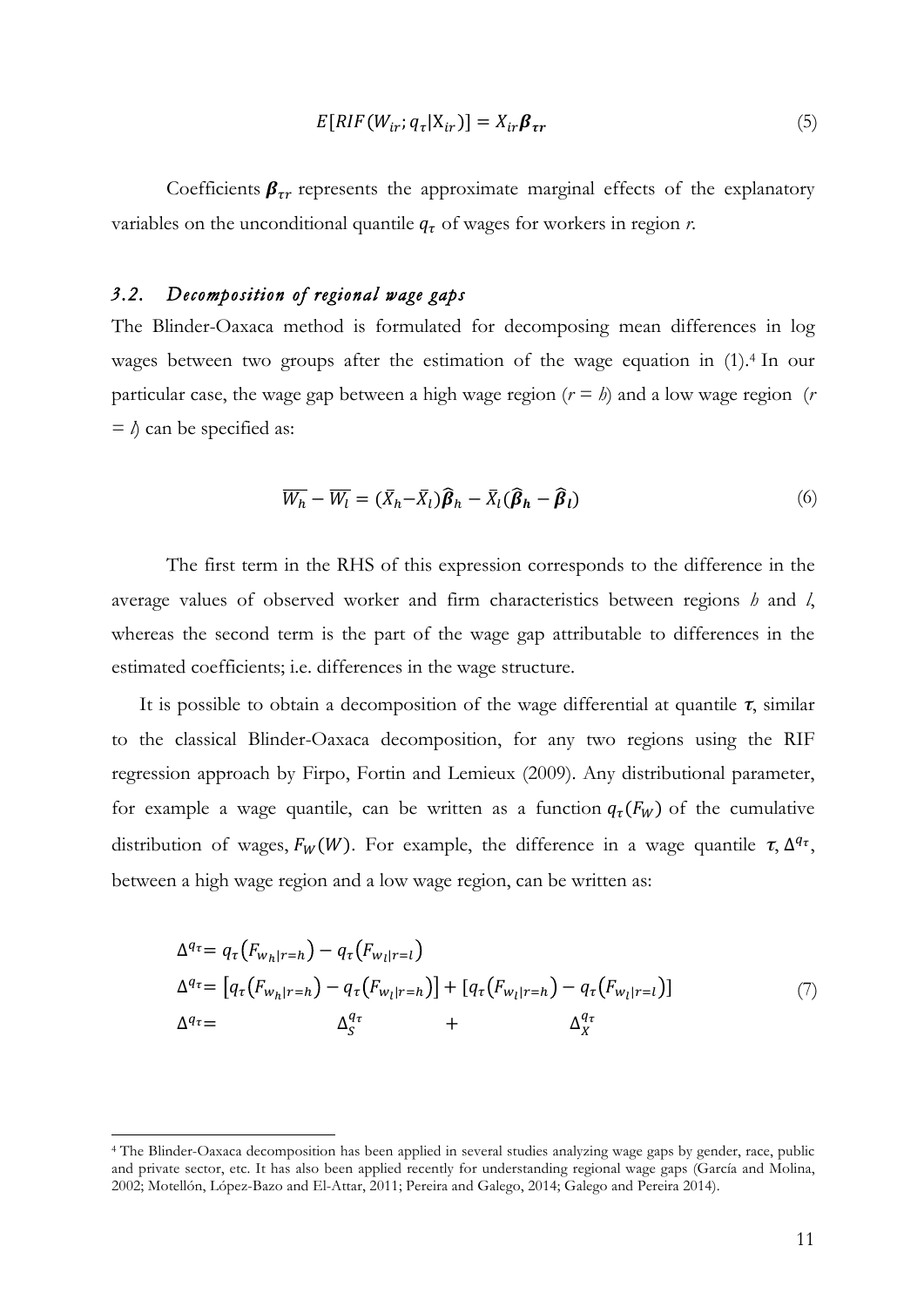where  $q_{\tau}(F_{w_h|r=h})$  indicates the actual wage quantile of workers belonging and rewarded under the wage structure of region  $r = h$ .  $q_r(F_{w_l|r=h})$  represents the counterfactual wage quantile, that is the wage quantile that would prevailed if workers observed in the region with high wages,  $r = h$ , had been paid under the wage structure of workers in the low wage region,  $r = l$ . Using the actual and counterfactual wage quantile for each region it is possible to decompose the wage gap at any quantile,  $\Delta^{q_{\tau}}$ , in two terms, one which captures the wage structure effect,  $\Delta_S^{q_\tau}$ , and another that represents the endowments effect  $\Delta_X^{q_\tau}$ .

However, as in the case of the Blinder-Oaxaca decomposition for the mean, if the true conditional expectation is not linear, the decomposition based on a linear regression may be biased (Barsky et al., 2002). A reweighted procedure coupled with the RIFregressions can solve this problem (Fortin, Lemieux and Firpo, 2011). First a reweighting factor has to be calculated as:

$$
\Psi(X) = \frac{\Pr(r = h|X) / \Pr(r = h)}{\Pr(r = l|X) / \Pr(r = l)}
$$
\n(8)

Then RIF-regressions are computed for workers in regions *l*, *h* and for the counterfactual  $\ell$  region, using the weights in  $\Psi(X)$ , to later calculate the next decomposition:

$$
\hat{\Delta}^{q_{\tau}} = (\bar{X}_{h} \hat{\beta}_{\tau h} - \bar{X}_{l}^{c} \hat{\beta}_{\tau l}^{c}) + (\bar{X}_{l}^{c} \hat{\beta}_{\tau l}^{c} - \bar{X}_{l} \hat{\beta}_{\tau l})
$$
\n
$$
\hat{\Delta}^{q_{\tau}} = \hat{\Delta}_{S}^{q_{\tau}} + \hat{\Delta}_{X}^{q_{\tau}}
$$
\n(9)

where  $\bar{X}_r$  denotes the mean of wages in region  $r$  (=*l* and *h*), and  $\bar{X}_l^c$  is the counterfactual mean for region *l* using the reweighting factor in (8) so to make the distribution of the characteristics, *X*, in the region with low wages similar to that of region with high wages.

The wage structure effect can be divided into a pure wage structure effect and a component measuring the reweighting error, as follows:

$$
\widehat{\Delta}_{S}^{q_{\tau}} = \overline{X}_{h}(\widehat{\boldsymbol{\beta}}_{\tau h} - \widehat{\boldsymbol{\beta}}_{\tau l}^{c}) + (\overline{X}_{h} - \overline{X}_{l}^{c})\widehat{\boldsymbol{\beta}}_{\tau l}^{c}
$$
\n(10)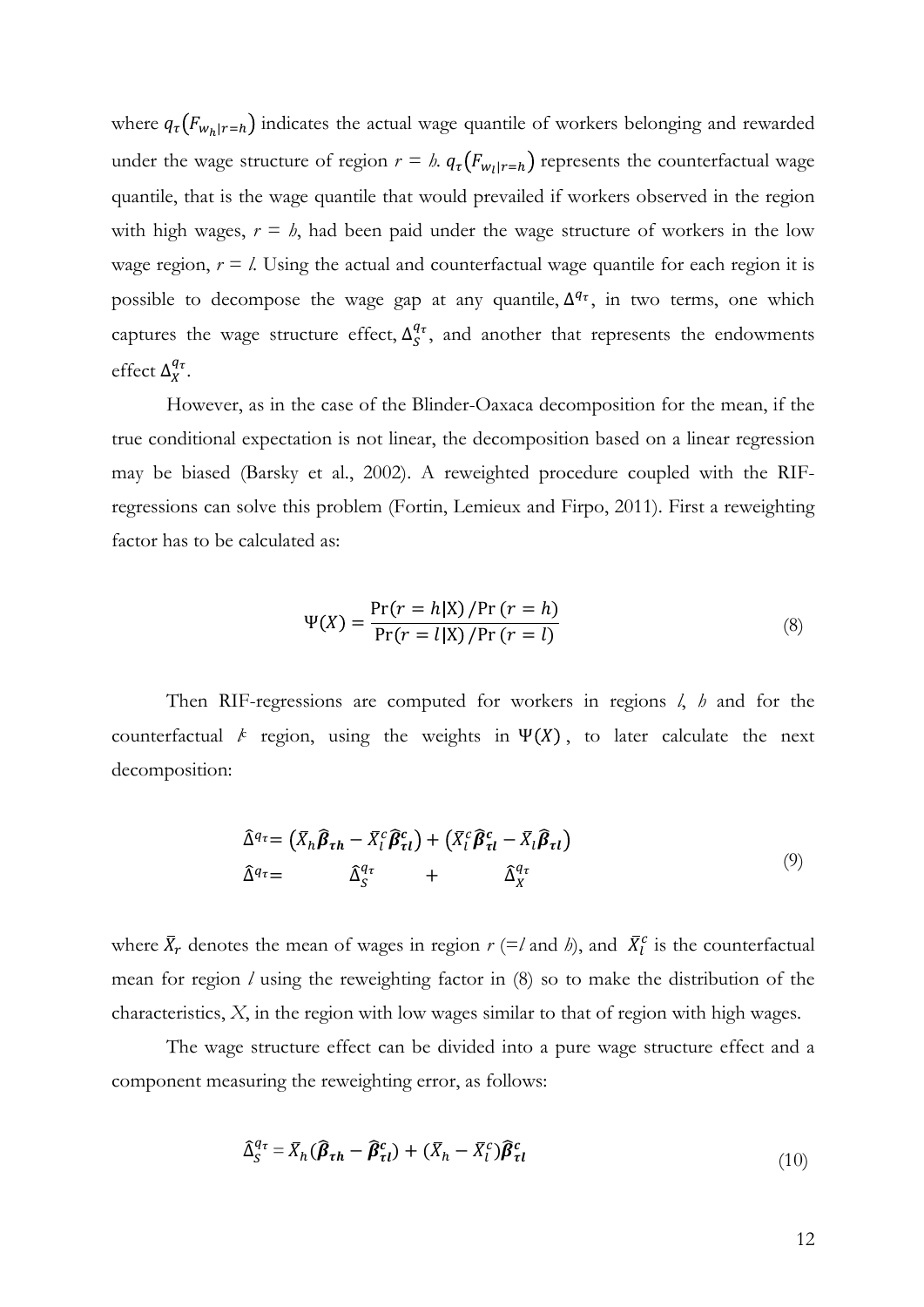$$
\hat{\Delta}_S^{q_{\tau}} = \qquad \hat{\Delta}_{S,p}^{q_{\tau}} \qquad + \qquad \hat{\Delta}_{S,e}^{q_{\tau}}
$$

The reweighting error goes to zero as  $\bar{X}_l^c \to \bar{X}_h$ . Similarly, the composition effect can be divided into a pure composition effect and a component for the specification error as:

$$
\widehat{\Delta}_{X}^{q_{\tau}} = (\overline{X}_{l}^{c} - \overline{X}_{l}) \widehat{\beta}_{\tau l}^{c} + \overline{X}_{l} (\widehat{\beta}_{\tau l}^{c} - \widehat{\beta}_{\tau l})
$$
\n
$$
\widehat{\Delta}_{X}^{q_{\tau}} = \widehat{\Delta}_{X,p}^{q_{\tau}} + \widehat{\Delta}_{X,e}^{q_{\tau}}
$$
\n(11)

## **4. Results**

## *4.1. OLS and quantile regressions estimates*

Table 4 reports the results of Mincer wage equations estimated at the mean (OLS) and at the quartiles  $(25<sup>th</sup>, 50<sup>th</sup>, 75<sup>th</sup>$  percentiles) for the five regions and Colombia as a whole. Since the particular focus is on the effect of education and informal work, the results are shown only for the estimates of the coefficients associated to years of schooling and informality, though all the variables presented in Table 3 were included as control variables. <sup>5</sup> The first column in Table 4 contains the estimates at the mean, that is to say the results of the OLS. The estimated returns to schooling for each region and the entire country are displayed in the upper panel of the table. It can be observed how at the country level, investments in education are quite profitable, since the estimated return is 7.42%, and highly significant. This is so as well in the five regions under analysis although, as expected, there are significant differences across regions in the return to years of education. For example, a higher return to schooling is observed in those regions with the highest level of wages. The returns to schooling in Atlantic and Golden Triangle are 8.14% and 8.26% respectively. On the other hand, those regions with the lowest levels of hourly wages display the lowest returns to schooling; 5.57% in the Oriental region and 6.82% in Pacific. Thus, in addition to differences in the endowment of education, returns to schooling may be thought to be an important factor in explaining wage gaps across regions.

The OLS estimates of the informal pay penalty, reported in the lower panel of Table 4, show a more complex pattern. The Pacific region, which is the region with the

<sup>&</sup>lt;sup>5</sup> The full set of estimates is available upon request.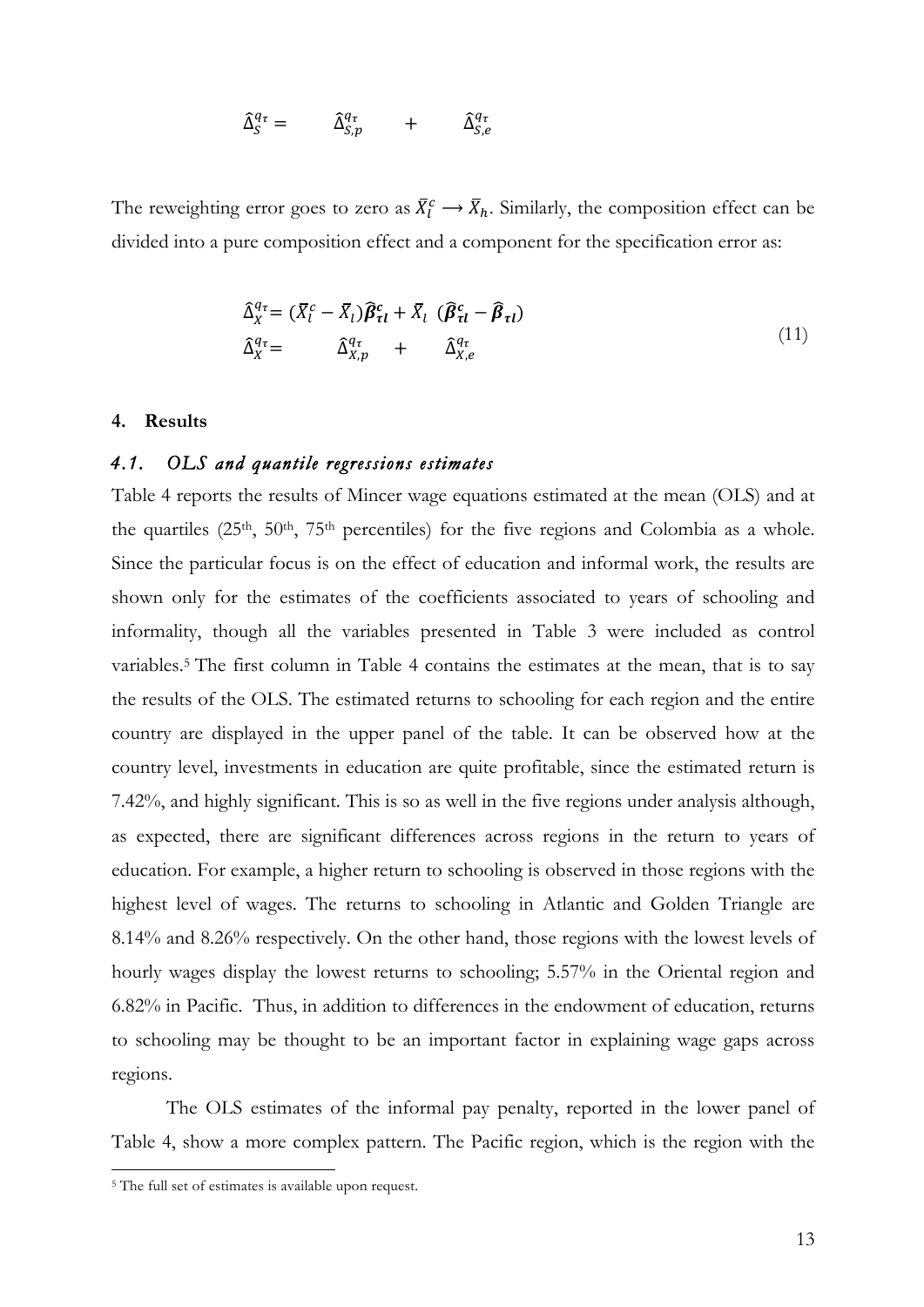lowest wage level, is the one with the highest pay penalty; an informal worker earns 26.8% less than an otherwise similar formal worker in that region. However, the next region in the pay penalty ranking is that with the highest wage level, Golden Triangle, with an estimated penalty of 13.56%. Even though the pay penalty is considerably larger in the region with the lowest level of wages compared to the region with the highest, there seems not to be a clear pattern between the informal pay penalty and the regional wage gap. In any case, the OLS results suggest that Colombian regions differ not only in the incidence of informality (the share of the informal sector) but also in the mean wages earned by otherwise similar formal and informal workers.

As for the results of the quantile regressions, the second block of columns in Table 4 show the conditional quantile estimates (CQR) of the returns to schooling and the informality pay penalty. More precisely, results are shown for the three quartiles of the conditional wage distribution.6 Consistently with previous literature (e.g. Galego and Pereira, 2014), returns to schooling are heterogeneous and increasing along the quartiles for all regions and the country as a whole. CQR results for Colombia confirm that the return increases along the conditional wage distribution. It is almost 70% higher in the third than in the first quartile. The same applies to all regions. However, results reveal some interesting features. For instance, returns to schooling in the Golden Triangle range from 4.62% for the first quartile to 8.99% for the last quartile of the conditional distribution of wages. In turn, in the Pacific region, returns to schooling in the first and last quartiles are 5.16% and 7.29%, respectively. Interestingly, the returns to schooling are therefore higher for Pacific compared to those in Golden Triangle at the bottom of the conditional distribution, they are fairly the same at the middle, and lower at the third quartile. Another interesting aspect is that the increase in the return along the wage distribution for all regions indicates that education has an unequalizing effect in the conditional wage distribution, i.e. for groups of individuals of similar characteristics. This unequalizing effect is especially strong for the Golden Triangle and Atlantic regions, where the returns to education increase substantially between the first and third quartiles.

However, interpreting conditional quantile regression results must be done cautiously. A common difficulty associated with interpreting these results is that, as has

<sup>6</sup> Estimates were also obtained for other percentiles. They are not reported here to save space but are available from the authors upon request.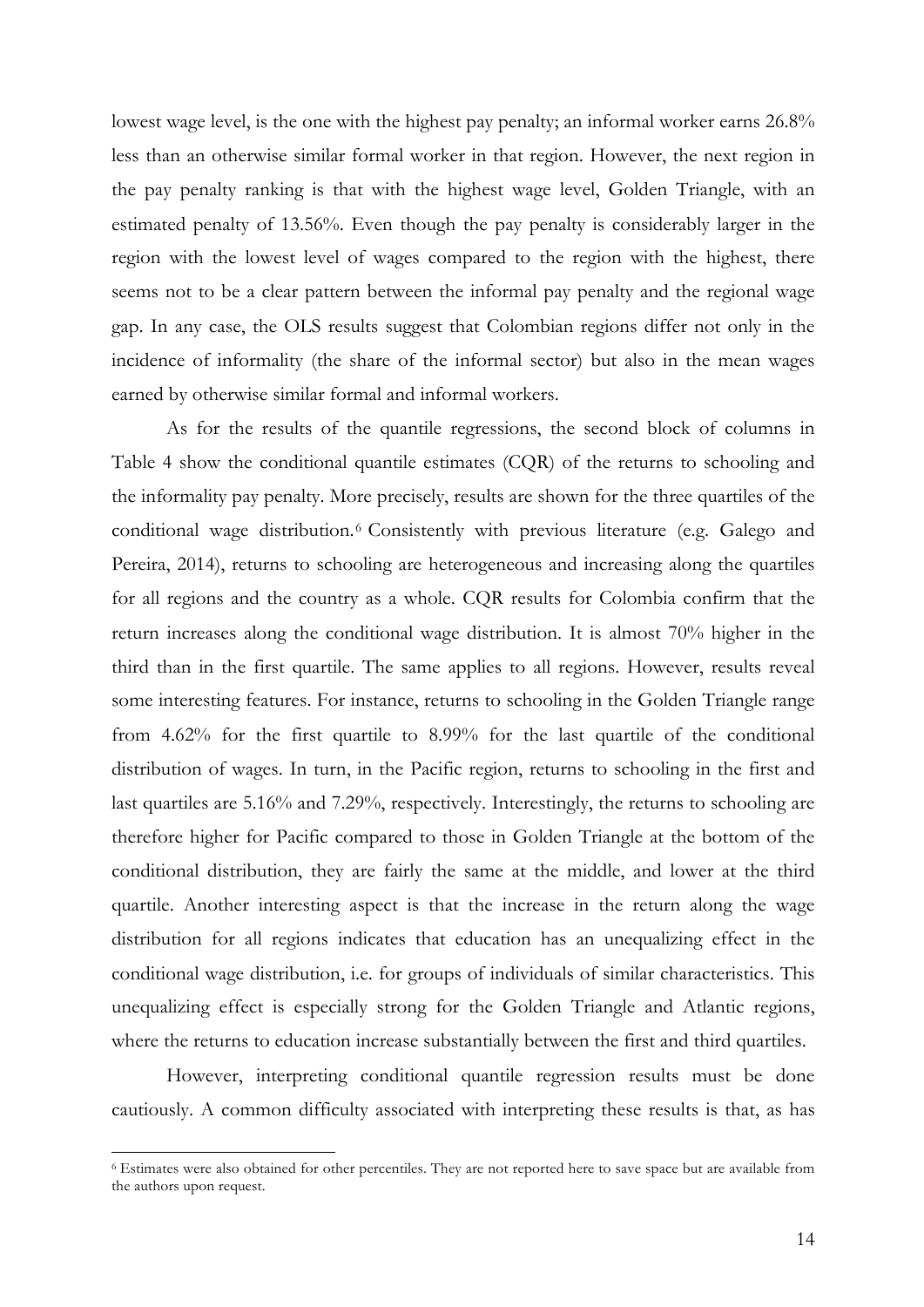already been mentioned, a given percentile of the unconditional distribution of wages may not be the same as the same percentile of the conditional distribution. Thus, the positive and heterogeneous CQR effects do not imply that education has a stronger effect for the highest wage earners, contributing therefore to increase inequality. Instead, it means that it has a stronger effect for the conditionally rich, that is, for those with the highest wages conditioned to the other covariates. As mentioned in section 3.1, in contrast to the CQR, the UQR allow studying the effects directly on the distribution of wages.

The estimates of the UQR are summarized in the last panel of columns in Table 4. They also reveal a heterogeneous pattern of the returns to schooling along the unconditional wage distribution, which is even more pronounced than that observed for the conditional distribution. The estimated return in the country as a whole is as low as 1.39% in the first quartile, increases to 3.74% in the middle of the distribution, and rises sharply in the third quartile, up to 12.54%. This means that the wage increase caused by an additional year of education in Colombia is ten-fold higher at the upper part of the wage distribution than at the bottom. In other words, education seems to contribute clearly to increase wage inequality. A similar patter is observed in all regions, although the increase in the return is more pronounced in some regions and less in others. More precisely, the difference in returns along the distribution is more intense in the regions with the highest wage levels. They range from 1.18% to 16.17% in Golden Triangle, and from 0.87% to 13.19% in Atlantic. In contrast, the return is 4.19% in the first quartile and 8.99% in the third in the Pacific region. Another interesting feature derived from the UQR results is that in regions with low wage levels, the return to schooling at the middle of the distribution is similar, and even lower in the case of Pacific, to that at the bottom. Therefore, increasing education does not raise intra-regional inequality at the middlebottom part of the distribution in low-wage regions. This is not observed for regions with higher wages, in which the return increases monotonically along the three quartiles.

As for the effect of informality along the conditional distribution (CQR), the pay penalty in the country as a whole decreases sharply from the first quartile (-19.27%) to the middle part (-8.91%) of the conditional distribution of wages. In turn, the reduction in wages associated to informal jobs is similar in the middle and at the upper part (-8.56%). The same pattern is observed in all five regions under analysis, although interesting variability in the strength of the effect of informality is observed. It is more intense in the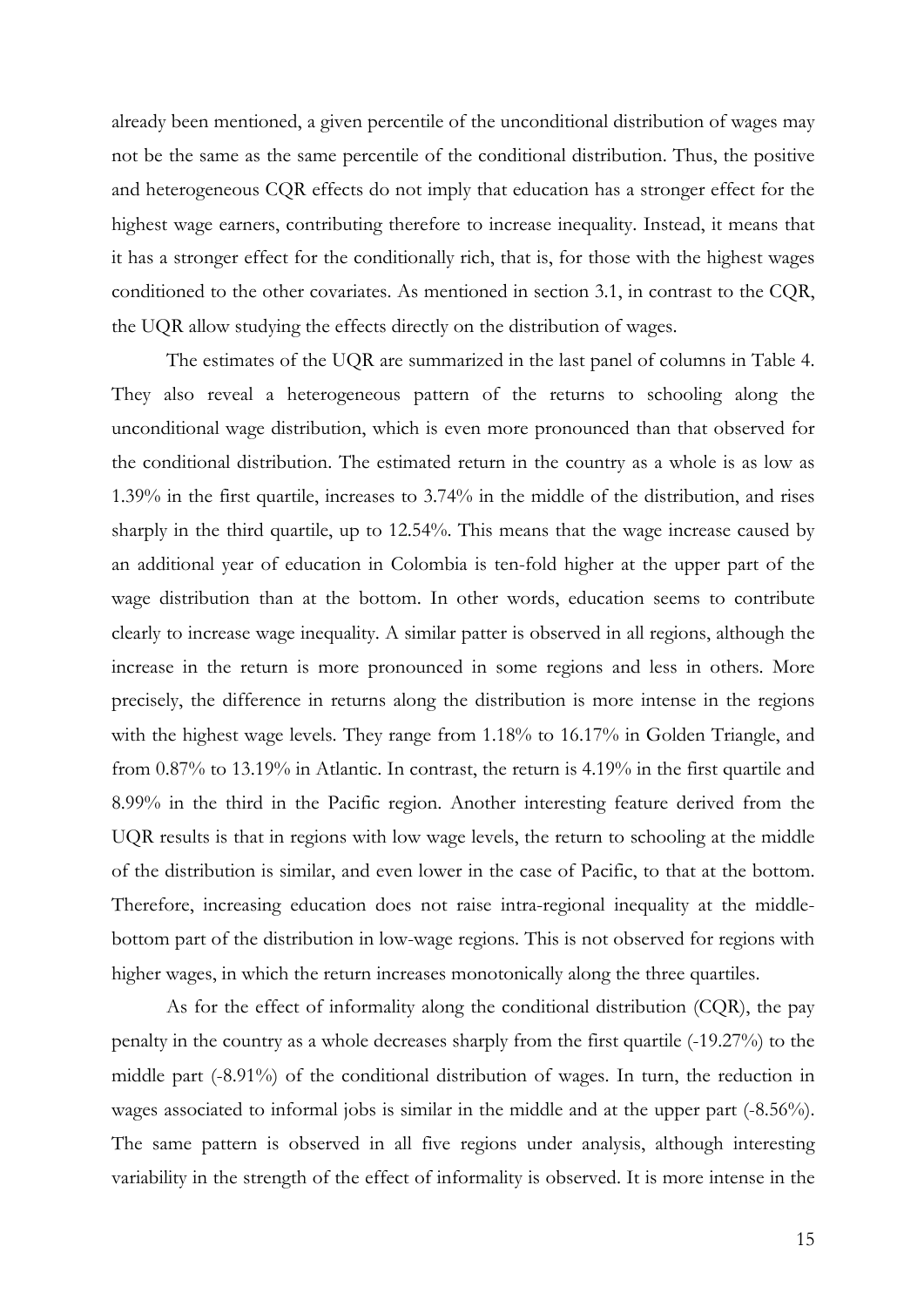Pacific region, regardless of the point of the distribution in which it is measured, and it is also particularly high at the first and second quartiles of the Golden Triangle conditional distribution. In the other three regions, the effect of informality seems to be limited to the bottom part, since the wage penalty is moderate, and even not significant, at the middle and upper parts.

However, as mentioned before in the case of education, the interpretation of the informality pay penalty in the entire distribution of wages is more straightforward when based on the UQR results. They suggest that, in the country as a whole, working in the informal sector reduces wages of workers with the lowest earnings by almost 19%, while the reduction is of about 9% for workers with median wages. In turn, the pay penalty is only marginally significant for workers at the upper part of the distribution of wages. A similar pattern is observed in all regions with the exception of Pacific. In the Colombian region with the highest incidence of informality, the pay penalty is roughly similar all along the distribution of wages (about -30%). This means that in Pacific, informality reduces wages of workers with low, medium and high wage levels. It is also worthy to note that the pay penalty in that region is higher than in any other region all over the distribution. In all, the UQR estimates suggest that reducing informality would contribute to decrease within-region inequality, by increasing wages at the bottom and middle part of the distribution more than for workers with higher wages. The strength of this effect varies somehow across regions, being more intense in those in which informal workers are more abundant. The exception to this general pattern is Pacific, the region ranking first in incidence of informality that, in any case, is the region with the strongest effect of informality on wages.

Summing up, the estimates in this section confirm, on the one hand, the positive effect of education on wages, which increases along the wage distribution, and the existence of substantial regional variability in the returns to schooling. On the other hand, results confirm that workers face different informal pay penalties throughout the territory, that affects mostly individuals at the lower part of the wage distribution. This supports the hypothesis that regional differences in the effect of education may explain regional disparities mostly at the upper part of the wage distribution, whereas differences in the informal pay penalty would be behind those observed at the bottom of the distribution.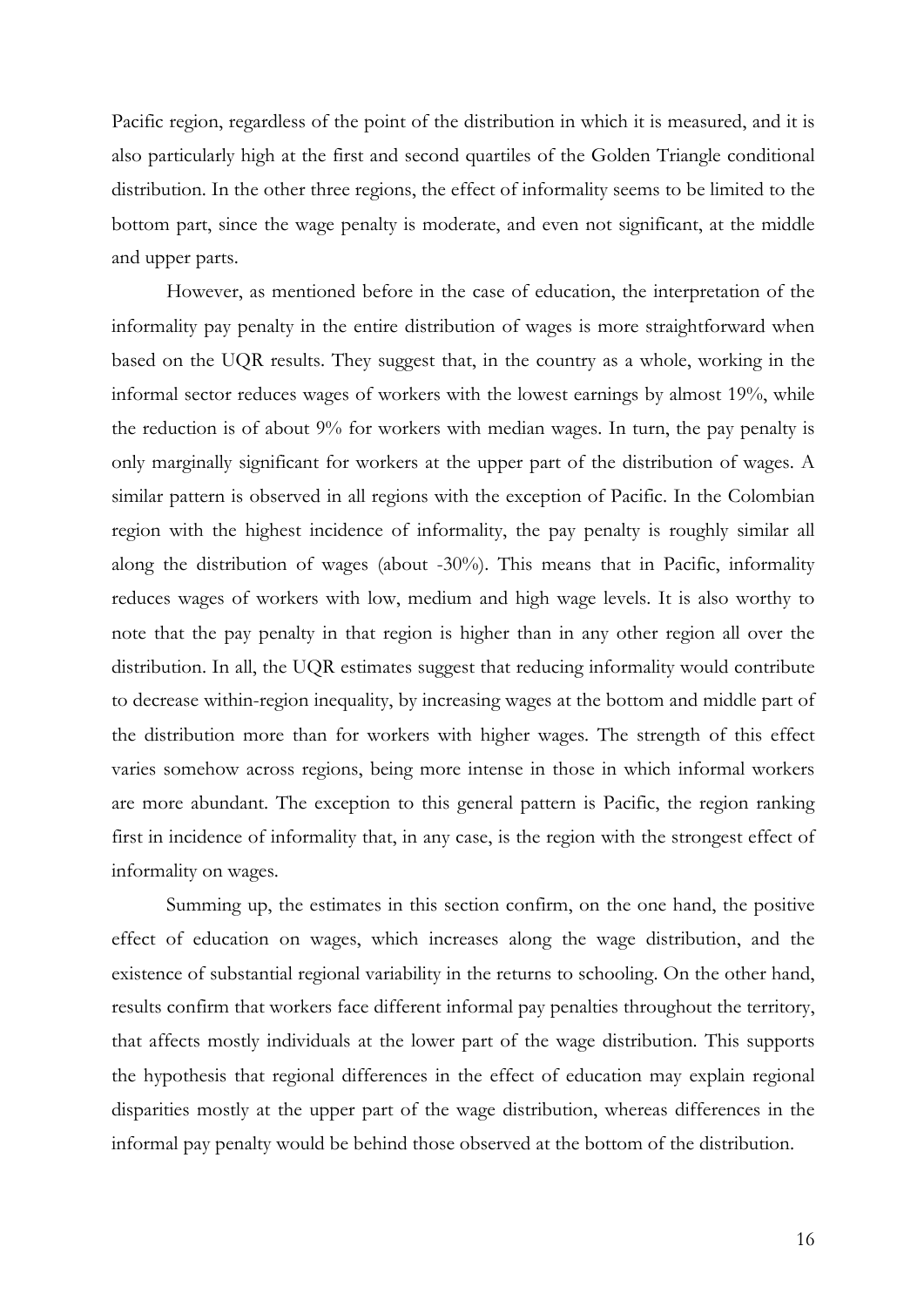# *4.2. Decomposition of regional wage gaps*

The evidence presented so far confirms that regions not only differ in the endowment of earning relevant characteristics, such as education and the incidence of informality, but also points to sizeable regional variability in their returns. The contribution of this variability in characteristics and returns to the wage gap across regions is assessed next.

Following the method sketched in section 3.2, the decomposition of regional wage differentials in Colombia is analyzed by considering the difference between Golden Triangle, the region with the highest level of wages, and the other regions. The regional wage differentials relative to Golden Triangle for the mean and the quartiles are reported in the first row of information for each region in Table 5. It also contains the global decomposition, in which wage gaps are decomposed in two terms, one that accounts for the contribution attributable to differences in observable characteristics (labeled *Total explained by characteristics*) and another that corresponds to differences in the wage structure (labeled *Total wage structure*). Both of these two components can in turn be decomposed in the specific contribution of each factor that determine wages, by using the detailed decomposition. Given our goal in this paper, the details of the specific contribution of education and informality are presented in Table 5, while the contribution of the rest of observable characteristics have been grouped in the term labeled *rest*.

Wage differentials between Golden Triangle and each of the other four regions, calculated at the mean, are all statistically significant. The highest wage gap is found in the Pacific region, 36%, while the lowest one is that of Atlantic, 9%. Interestingly, differences in the size of the gap along the distribution are observed between Pacific and Oriental, the regions with lowest wage levels, and Atlantic and Central, which are the regions with wages close to those in Golden Triangle. Wage differentials follow a sort of U-shape in the case of the first two regions, whereas they increase monotonically over the distribution in the case of the latter group.7 The decomposition shows that these two groups also differ in the origin of the gap. Results from the global decomposition reveal that 20.7 percentage points (pp) out of the 36.2pp of the mean gap for Pacific are attributable to differences in observed characteristics between this region and Golden Triangle. The contribution of this component is even larger in the case of the Oriental

<sup>7</sup> Motellón, López-Bazo and El-Attar (2011) found an increasing wage differential across the distribution for Spain and Pereira and Gallego (2014) found the same pattern for Portugal. Such a non-monotonic increase of the gap along the distribution is only observed for the most developed areas in Colombia.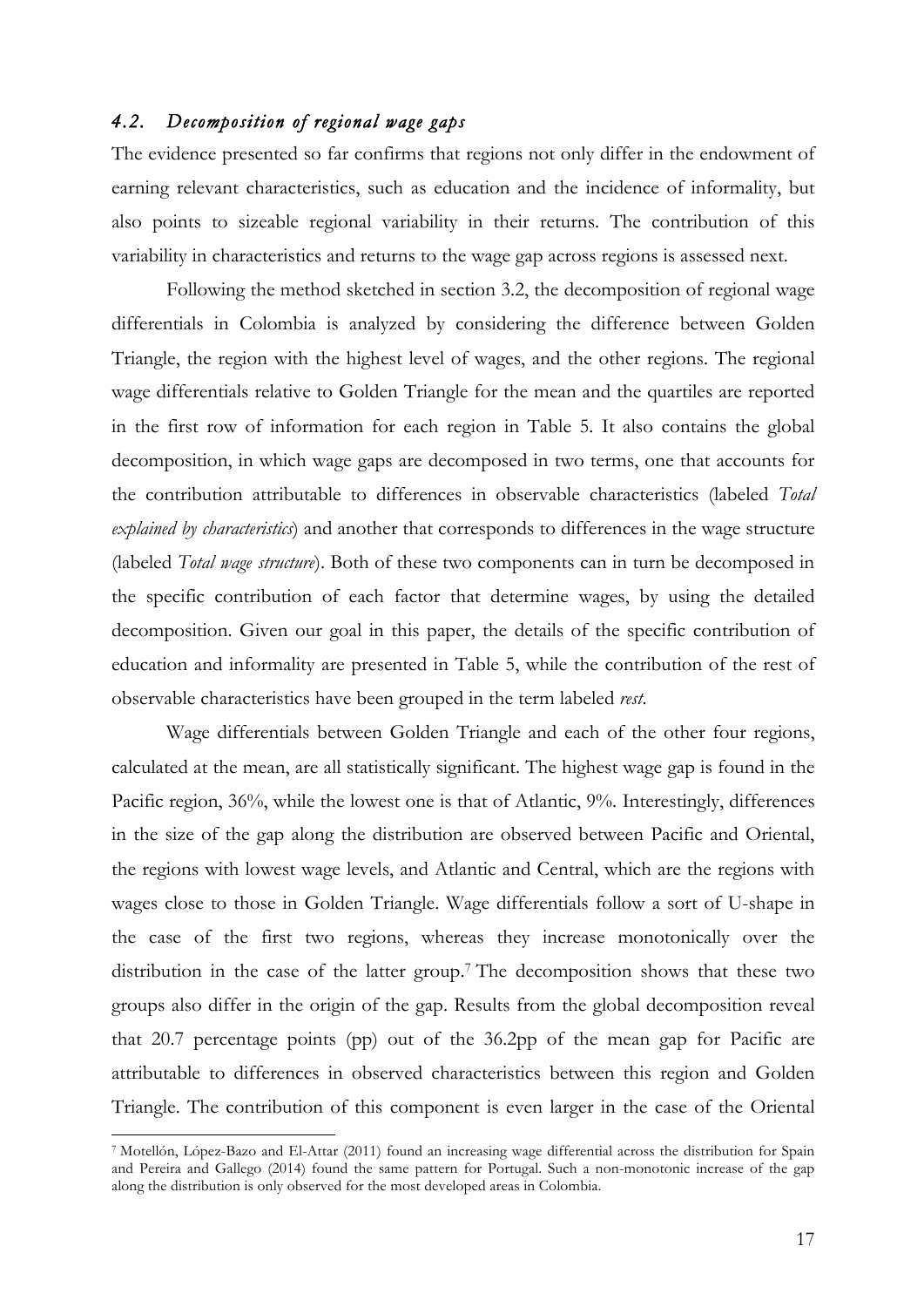region, where 17.1pp of the gap of 19pp correspond to differences in characteristics. The decomposition of the gap at the different quartiles indicates that the role of differences in characteristics is especially strong at the bottom and at the top of the distribution, particularly in Pacific.

In sharp contrast, the bulk of the wage gap between Atlantic and Central regions, and the Golden Triangle can not be explained by differences in observed characteristics. Only 3.6pp out of 12pp of the wage gap in the Central region is explained by characteristics. In the case of Atlantic, results even suggest that the average wage would have been higher than in Golden Triangle (by 2.1pp), if the two regions had had the same wage structure. The analysis of the global decomposition at the quartiles for these regions indicates that differences in wage structures widen the gap at the middle and, particularly, at the top of the wage distribution (0.4pp in the first versus 14.4pp in the last quartile in Atlantic, and 0.7pp and 13.8pp respectively in Central).

Therefore, the global decomposition reveals that the origin of the much lower wages in Pacific and Oriental is essentially on their lower endowment of characteristics that favor high wages, whereas wage differentials in regions with wage levels closer to those in Golden Triangle can be explained almost completely by differences in returns to characteristics (wage structure), which are higher in the benchmark region. The specific contribution of the two factors under analysis in this paper, education and informal work, is obtained from the results of the detailed gap decomposition, also included in Table 5. It is observed how differences in years of schooling and in the incidence of informality greatly contributed to widen the gap observed in the Pacific region. To be sure, 6.5pp of the mean wage gap between this region and Golden Triangle correspond to the higher level of education of the working population in the latter region, whereas differences in the share of informal work account for 6.6pp. A similar portion (6.7pp) is attributable to education in the case of the Oriental region, though the contribution of informality is lower in this case (1.7pp). As for the regions in which the gap is narrower, the contribution of differences in education and informality is much less intense. Actually, the better endowment of education in Atlantic with respect to Golden Triangle reduces the magnitude of the wage gap in 2.1pp.

Finally, it should be stressed that the detailed decomposition at the different quartiles supports one of the major hypothesis in this paper, which is that differences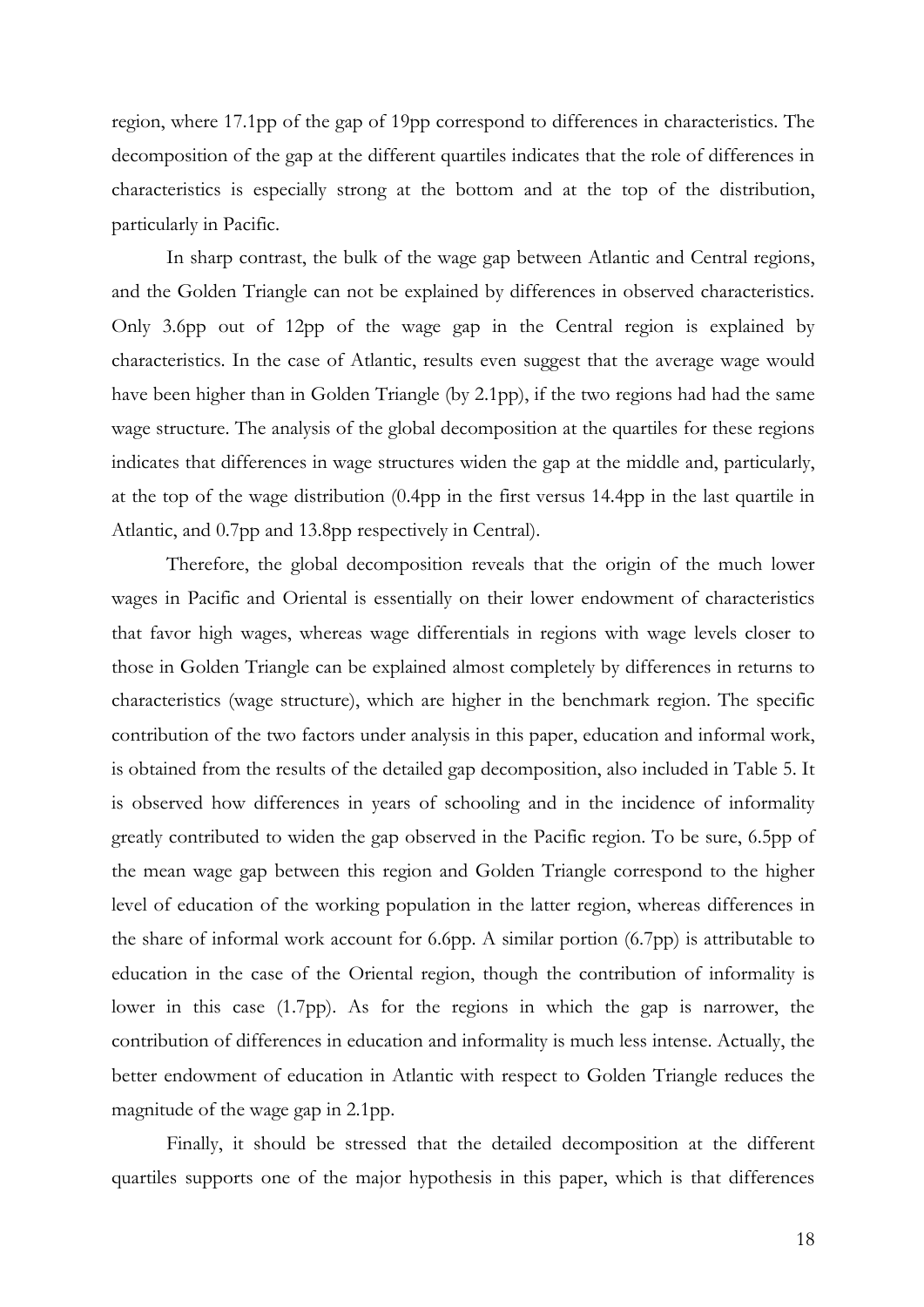across regions in the level of education provoke regional disparities at the upper part of the distribution, whereas differences in informality explain a big deal of the gap at the bottom. This feature is particularly intense in the regions with the widest wage gaps. In the Pacific region, differences in the endowment of education with respect to Golden Triangle account for 10.5pp of the gap at the third quartile and only 2.3pp at the first. The same applies to Oriental (11.3pp in the third and 1.4pp in the first quartile). Remarkably, differences in returns to schooling, reported in section 4.1, also contribute greatly to the wage gap at the upper part of the distribution in these two regions. Actually, the joint effect attributable to differences in the endowment and in the return to education (54.8pp in Pacific and 56.3pp in Oriental) exceeds by large the observed wage gap in the upper quartile, meaning that in the absence of other mechanisms, it would have been even wider in these two regions.

Regarding the effect of differences in the share of informal jobs, it is observed how it concentrates at the bottom part of the distribution in all regions, with almost no effect for median and top wages. In this respect, the results for the Pacific region are of particular interest, since it shows the highest incidence of informality and the widest wage gap among Colombian regions. One third of the wage gap at the first quartile in Pacific is explained by differences in informality between this region and Golden Triangle. In turn, the contribution of this component is a bit less than 5pp at the median, and negligible at the third quartile. In addition, the higher pay penalty suffered by informal workers in Pacific, in comparison with their counterparts in Golden Triangle, increases the wage gap by 11.7pp at the first quartile, but only 3.4pp at the median and in a non-significant amount at the third quartile. In all, the total effect linked to informality at the bottom quartile in Pacific amounts to as much as 28.2pp, which represents more than 56% of the gap for workers earning the lower wages.

Summing up, results of the gap decomposition confirm that differences across regions in both education and informality play a prominent role in explaining regional wage gaps. However, and beyond this general statement, the evidence reported in this section probes that the effect of differences in education on regional wage gaps is concentrated in the upper part of the wage distribution, whereas the one of informality basically affects workers at the bottom of the distribution.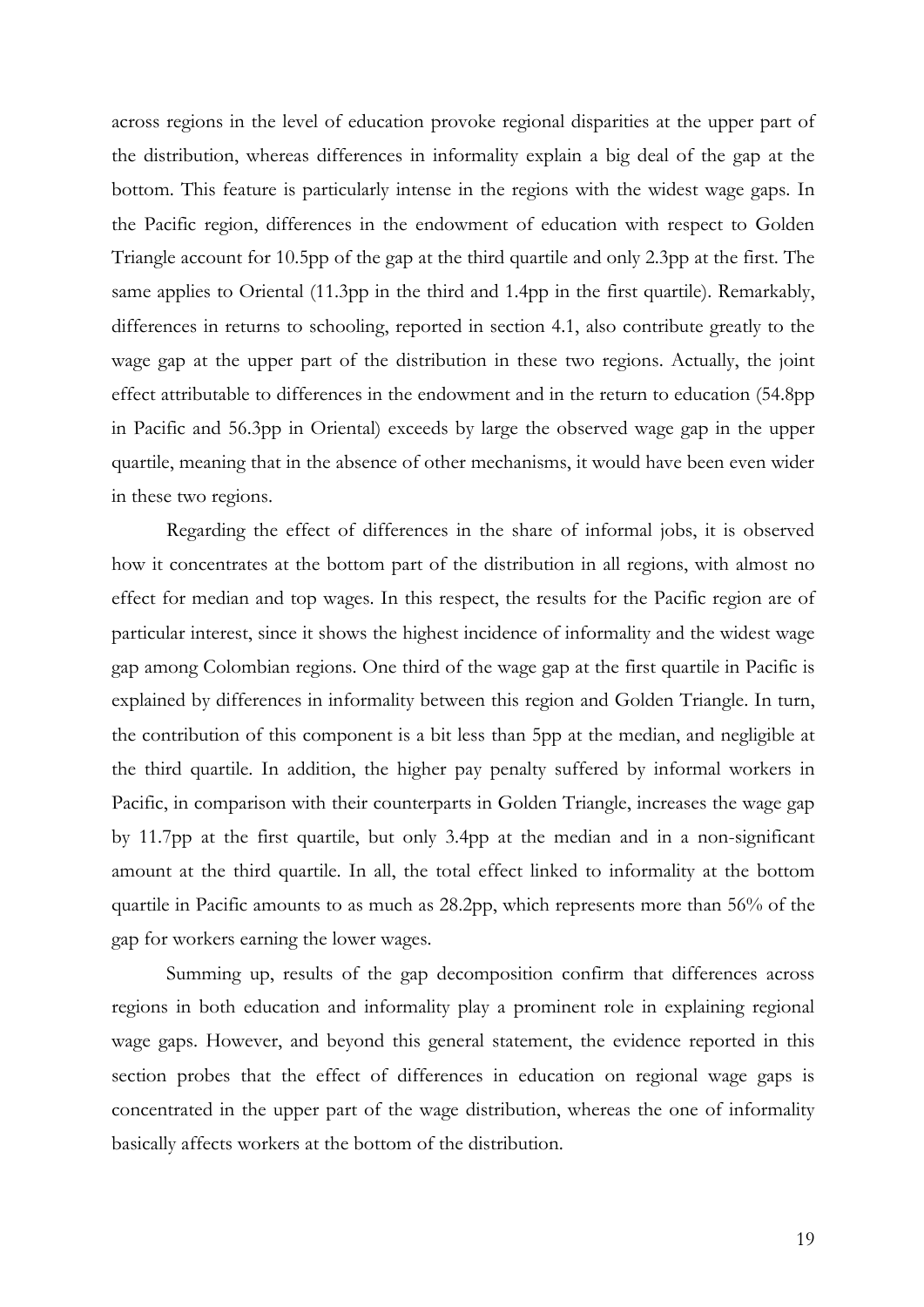### **5. Conclusions**

Results in this paper confirmed that regional wage disparities, which vary over the wage distribution, exist in an emerging country such as Colombia. They also indicate that beyond differing in terms of the endowment of workers' education and the incidence of informality, regions show a remarkable dispersion on the wage effect of these two characteristics. Actually, the decomposition approach proposed by Firpo, Fortin and Lemieux (2009) has allowed us to confirm the main hypothesis in the paper, which was that spatial differences in education and informal work explain a big deal of regional wage disparities in Colombia. Also, the analysis in the entire wage distribution permitted us to probe that differences in education across Colombian regions account for gaps at the upper part of the wage distribution. In contrast, our results suggest that the effect of differences in informal work is limited to workers with medium and low wages.

The evidence from Colombia lead to the conclusion that policies aiming at stimulating investments in human capital in the less developed regions will help to decrease regional wage gaps, especially in the upper part of the wage distribution. However, equalizing years of education across regions would not be enough to reduce regional wage disparities due to the sizeable differences in returns to schooling at higher quantiles. Meanwhile, policies that point towards the reduction of informality will help to reduce regional wage gaps at the bottom part of the wage distribution, particularly for those regions with sizable informality. In addition, evidence has been obtained suggesting that improvements of the level of education will lead to increasing within-region inequality, due to the fact that the return is higher for high wage levels than for workers with medium and low wages. Interestingly, the lesson from the Colombian case is that successful policies to reduce informality in the labour market will contribute to narrowing regional wage gaps, particularly at the bottom of the distribution while, simultaneously, helps decreasing within-region inequality. This is so since the wage effect of decreasing informality is stronger for low than for high wage levels.

Finally, we must admit that our empirical analysis faces some potential caveats. It might be argued that some sources of bias in the estimates of the wage equations are likely to exist. One is related with the sample selection on wages caused by the probability of employment. It arises because some unobserved characteristics could be correlated with the likelihood of employment and wages. Another source of sample selection comes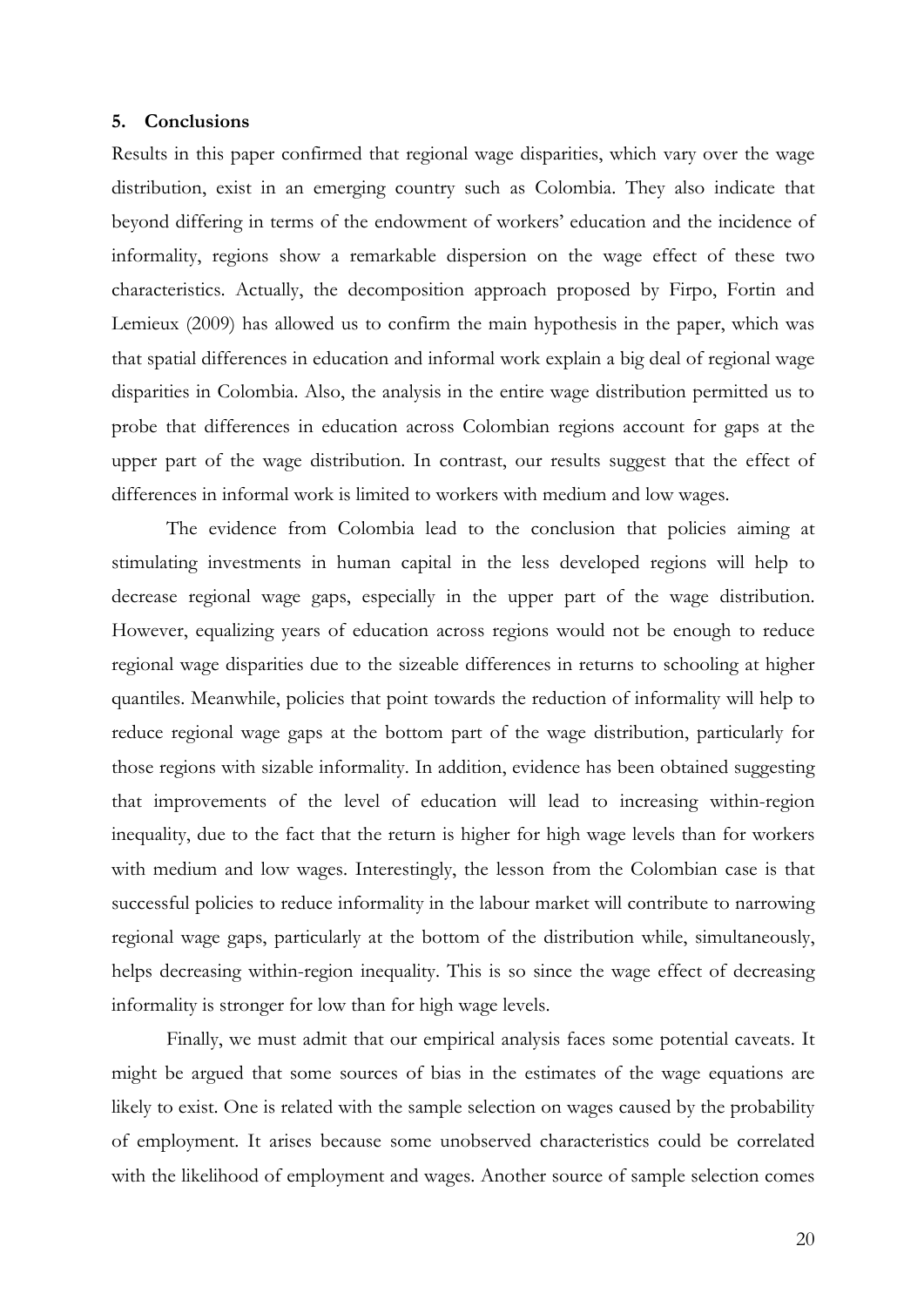from the probability of being a migrant, as for example, there could be unobservable spatial factors that affect the probability to migrate and correlate with wages. Although both sources of selection may lead to biased results, there are two reasons why they are not addressed in this study. The first one is that previous analyses that have controlled for employment selection in Colombia have found that the results are not strongly affected (Quiñones and Rodriguez, 2011). On the other hand, internal migration in Colombia has been found to be relatively low, so that this source of selection does not seem to be especially relevant (Ortiz, Uribe and Badillo, 2008). 8

A last source of bias is the well-known endogeneity of the measure of education caused by unobserved characteristics, such as ability and quality of education, and/or measurement errors. As in previous studies, this problem is hard to address due to the lack of appropriate instruments in the dataset, and the impossibility to control for individual unobserved effects in a cross-section setting. Accordingly, one should be cautious in interpreting the estimates as causal effects. In any case, it is worth taking into account that most studies using estimation methods that account for endogeneity have provided estimates of the returns to schooling that exceed somewhat those obtained when no controlling for endogeneity. Therefore, we could expect an increase in the estimate of the return to education in all regions that, in any case, would not change dramatically the difference in the estimate between regions. Actually, the estimates in this paper are consistent with an explanation of the regional heterogeneity in the returns to schooling based on the effect of unobserved ability and quality of education. It is sensible thinking that the most productive and prosperous territories offer higher opportunities, and thus attract, the ablest individuals and also those whose education is of superior quality. If the wage effect of these unobserved characteristics is incorporated in the estimated return to schooling, one would expect higher estimated returns in the most developed regions, which is what our results reveal. In addition, the increasing estimate of the return to schooling along the conditional wage distribution that we have reported for all Colombian regions is consistent with this estimate incorporating the effect of unobserved ability and quality of education. This is so because of the traditionally assumed correspondence between the conditional distribution of wages and the distribution of these unobserved characteristics.

<sup>8</sup> See Pereira and Galego (2014) for similar arguments in the case of Portugal.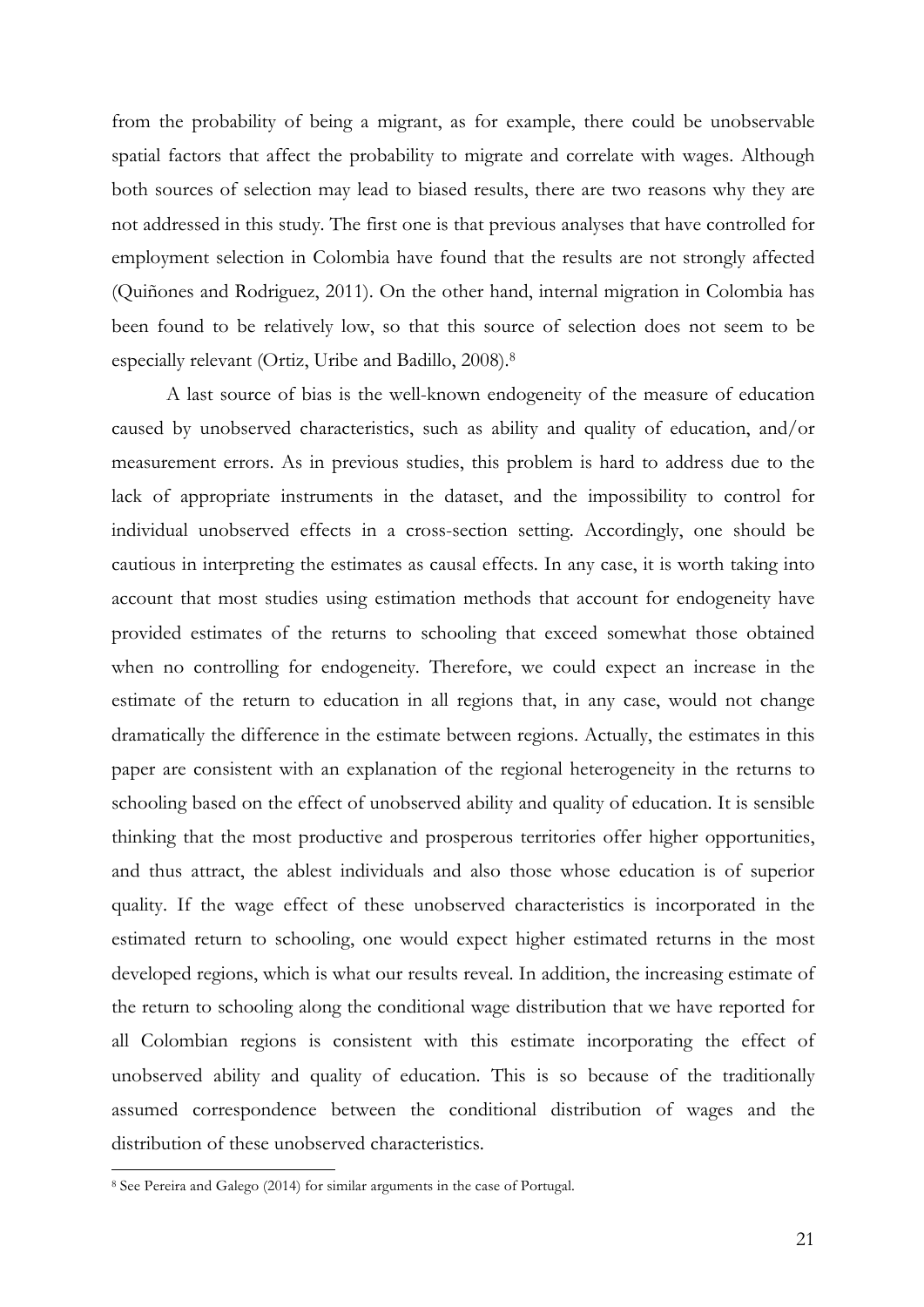At any rate, we believe the magnitude of territorial disparities in the estimated effect of education and informality is large enough to allow us to conclude that they exert a substantial contribution in explaining regional wage gaps in an emerging country such as Colombia.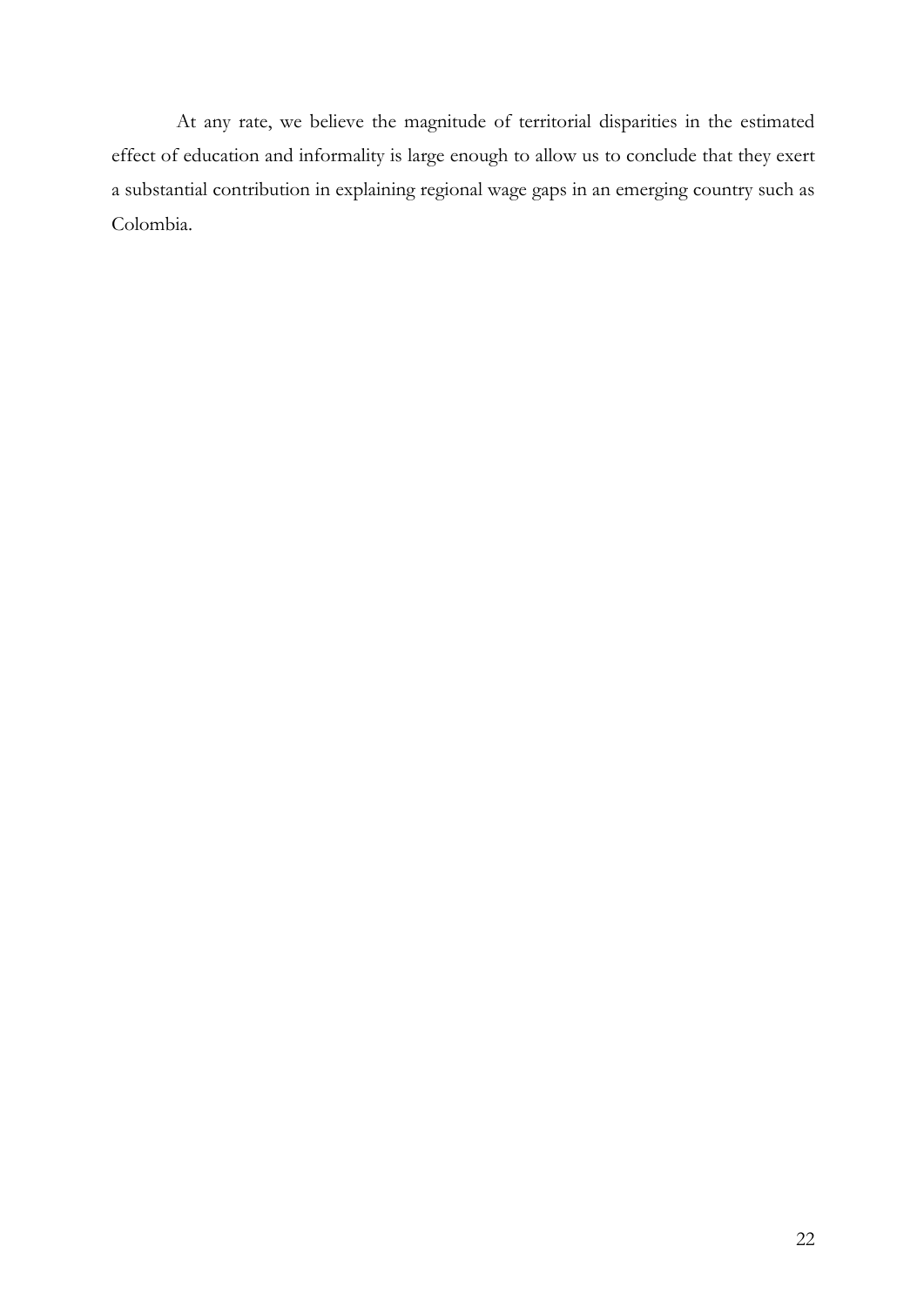#### **References**

- Andersson F., Burgess S. & Lane J.I. (2007). Cities, matching and the productivity gains of agglomeration. *Journal of Urban Economics*, 61, 112–128.
- Azzoni C. R. & Servo L.M. (2002). Education, cost of living and regional wage inequality in Brazil. *Papers in Regional Science,* 81, 157-75.
- Barsky R., Bound J., Charles K. & Lupton J. (2002). Accounting for the black-white wealth gap: A nonparametric approach. *Journal of the American Statistical Association*, 97, 663-673.
- Blackaby D. & Murphy P. (1995). Earnings, unemployment and Britain's North–South divide: real or imaginary? *Oxford Bulletin of Economics and Statistics*, 57, 487–512.
- Bonet J. & Meisel A. (2008). Regional economic disparities in Colombia. *Investigaciones Regionales*, 14, 61–80.
- Borah B. and Basu A. (2013). Highlighting differences between conditional and unconditional quantile regression approaches through an application to assess medication adherence. *Health Economics*, 22, 1052-1070.
- Combes P., Duranton G. & Gobillon L. (2008). Spatial wage disparities: sorting matters! *Journal of Urban Economics*, 63, 723–742.
- Dickey H. (2014) The impact of migration on regional wage inequality: A semiparametric approach. *Journal of Regional Science*, 54, 893–915.
- Duranton G. & Monastiriotis V. (2002). Mind the gaps: the evolution of regional inequalities in the UK, 1982–1997. *Journal of Regional Science*, 42, 219–256.
- Firpo S., Fortin M. & Lemieux T. (2009). Unconditional quantile regressions. *Econometrica*, 77, 953- 973.
- Fortin N.M., Lemieux T. & Firpo S. (2011). Decomposition methods in economics, in O. Ashenfelter and D. Card (eds.), *Handbook of Labor Economics*, Vol. IV, Part A, 1–102. Amsterdam: Elsevier.
- Galego A. & Pereira J. (2014). Decomposition of regional wage differences along the wage distribution in Portugal: the importance of covariates. *Environment and Planning A,*  46, 2514–2532.
- Galvis L. (2012). Informalidad laboral en las áreas urbanas de Colombia. *Coyuntura Económica*, 42, 15–51.
- García I. & Molina J. (2002). Inter-regional wage differentials in Spain. *Applied Economic Letters*, 9, 209–215.
- Gasparini L., Cruces G. & Tornarolli L. (2011). Recent trends in income inequality in Latin America. *Economía*, 11, 147–201.
- Glaeser E., Kallal H., Scheinkman J. & Shleifer A. (1992). Growth in cities. *Journal of Political Economy*, 100, 1126–1152.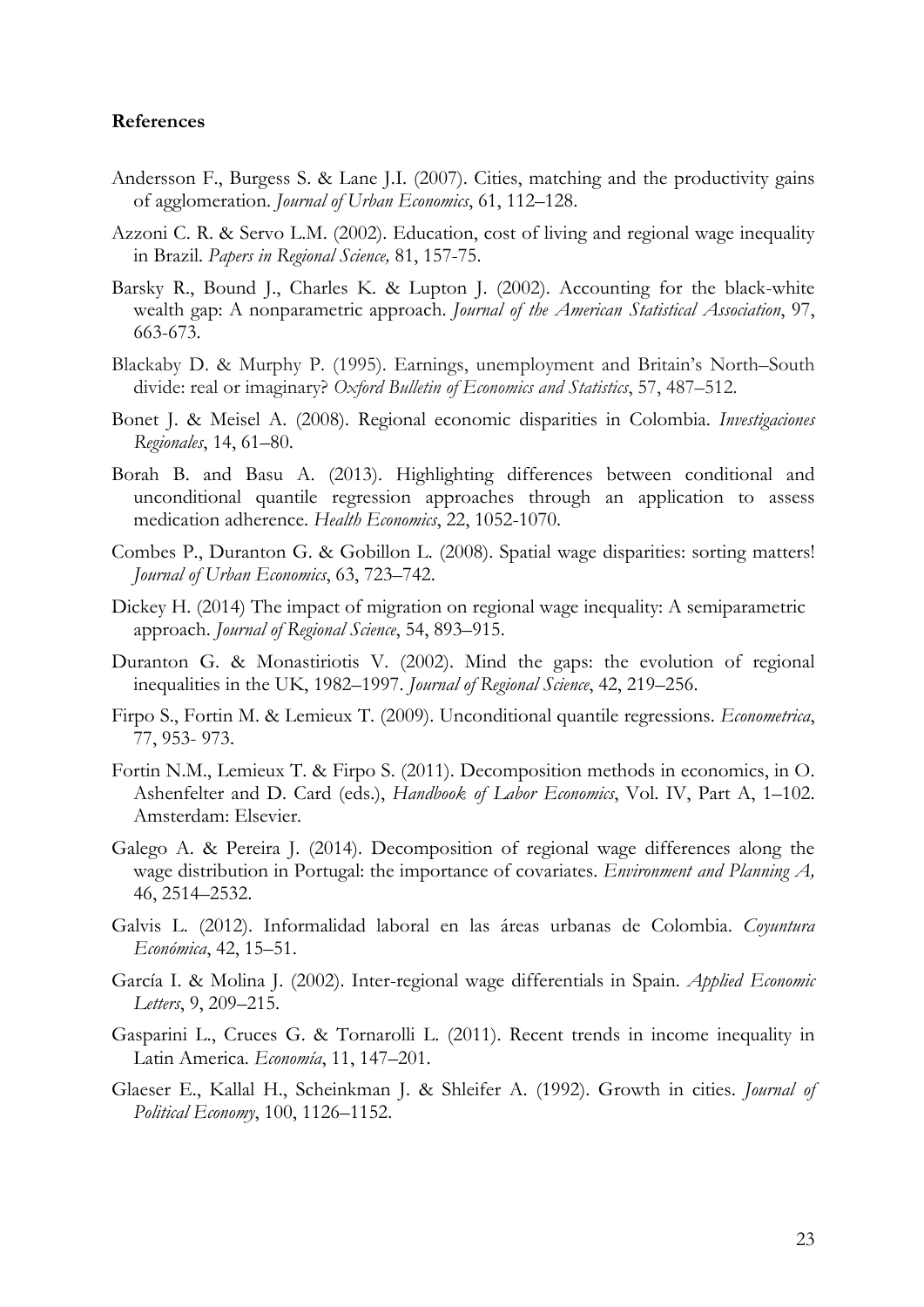- Greenwood M. J., Hunt, G. L., Rickman D. S. & Treyz G. I. (1991). Migration, regional equilibrium, and the estimation of compensating differentials. *The American Economic Review*, 81, 1382–1390.
- Joumard I. & Londoño Vélez J. (2013). Income inequality and poverty in Colombia Part 1. The role of the labour market. *OECD Economics Department Working Papers*, No. 1036. Paris: OECD Publishing.
- Koenker R. (2005). *Quantile regression*. Econometric Society Monographs. Cambridge: Cambridge University Press.
- Koenker R. & Basset G. (1978). Regression quantiles. *Econometrica*, *46*, 33–50.
- López-Bazo E. & Motellón E. (2012). Human capital and regional wage gaps. *Regional Studies*, 46, 1347–1365.
- López-Calva L.F. & Lustig N. (eds). (2010). Declining inequality in Latin America: A decade of progress? Washington DC: Brookings Institution Press.
- Machado J. & Mata J. (2005). Counterfactual decomposition of changes in wage distributions using quantile regression. *Journal of Applied Econometrics*, 20, 445–465.
- Melly B. (2005). Decomposition of differences in distribution using quantile regression. *Labour Economics*, 12, 577–590.
- Motellón E., López-Bazo E. & El-Attar M. (2011). Regional heterogeneity in wage distributions: Evidence from Spain. *Journal of Regional Science*, 51, 558–584.
- Pereira J. & Galego A. (2014). Inter-regional wage differentials in Portugal: An analysis across the wage distribution. *Regional Studies*, 48, 1529–1546.
- Ortiz C., Uribe J. & Badillo E. (2008). Segmentación inter e intrarregional en el mercado laboral urbano de Colombia, 2001-2006. *Ensayos sobre Política Económica,* 27, 194–231.
- Quiñones-Domínguez M. & Rodríguez-Sinisterra J. (2011). Rendimiento de la educación en las regiones colombianas: Un análisis usando la descomposición Oaxaca-Blinder. *Sociedad y Economía*, 20, 37–68.
- Romero J. (2008). Diferencias sociales y regionales en el ingreso laboral de las principales ciudades colombianas, 2001-2004. *Revista de Economía del Rosario*, 1, 165–201.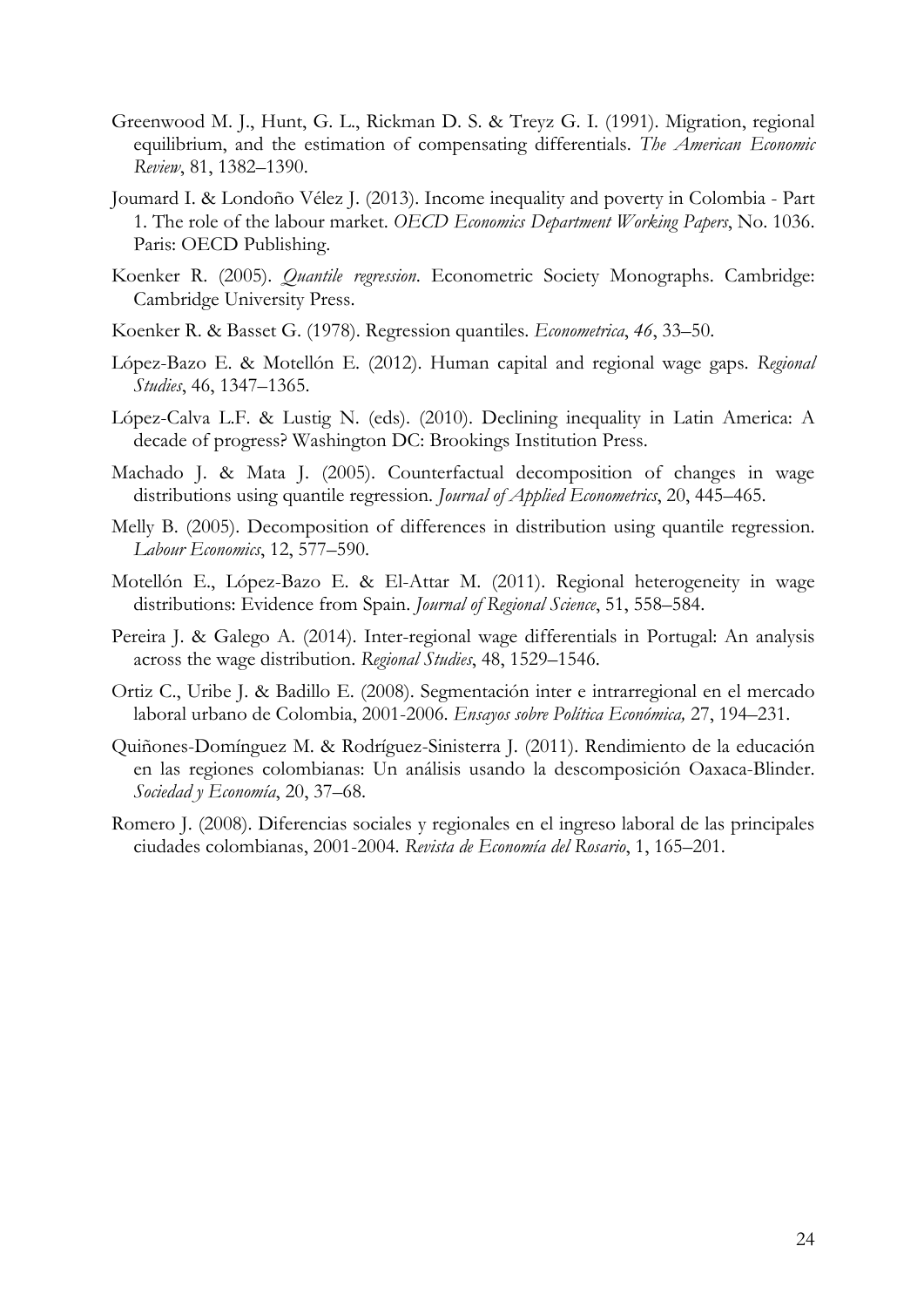|                  | Number of<br><b>Observations</b> | <b>Nominal Gross</b><br>Hourly wage | Adjusted<br>Hourly<br>wage | Schooling       | Informality   |
|------------------|----------------------------------|-------------------------------------|----------------------------|-----------------|---------------|
|                  |                                  | (pesos)                             | <i>(pesos)</i>             | (years)         | $(^{0}/_{0})$ |
| Barranquilla     | 1037                             | 3663.16<br>(2947.25)                | 3510.73<br>(2824.61)       | 11.31<br>(3.45) | 35.29         |
| Cartagena        | 809                              | 3760.54<br>(2518.59)                | 3605.99<br>(2415.08)       | 11.74<br>(3.44) | 22.00         |
| Monteria         | 759                              | 3650.30<br>(3218.13)                | 3493.12<br>(3079.56)       | 11.26<br>(3.59) | 36.89         |
| Cucuta           | 754                              | 2825.23<br>(1837.99)                | 2634.22<br>(1713.73)       | 9.39<br>(4.07)  | 59.15         |
| Bucaramanga      | 988                              | 3662.94<br>(2562.04)                | 3442.25<br>(2407.68)       | 10.65<br>(3.87) | 31.88         |
| Villavicencio    | 862                              | 3306.05<br>(2464.41)                | 3141.81<br>(2341.98)       | 10.11<br>(3.48) | 43.85         |
| <b>Manizales</b> | 1109                             | 3506.84<br>(2680.53)                | 3402.62<br>(2600.87)       | 11.19<br>(3.74) | 20.83         |
| Pereira          | 1014                             | 3351.98<br>(2547.55)                | 3230.37<br>(2455.12)       | 10.24<br>(3.89) | 28.60         |
| Ibague           | 869                              | 3678.27<br>(2913.20)                | 3501.31<br>(2773.05)       | 11.06<br>(3.73) | 36.02         |
| Pasto            | 733                              | 2981.61<br>(2668.21)                | 2885.20<br>(2581.93)       | 10.53<br>(4.14) | 49.39         |
| Medellin         | 1913                             | 3903.84<br>(2904.72)                | 3718.43<br>(2766.76)       | 10.96<br>(3.76) | 18.98         |
| Bogota           | 1754                             | 4305.70<br>(3566.44)                | 4132.05<br>(3422.61)       | 11.33<br>(3.96) | 23.95         |
| Cali             | 1195                             | 3872.52<br>(3147.60)                | 3745.43<br>(3044.30)       | 10.68<br>(3.83) | 28.62         |
| Colombia         | 13796                            | 3662.54<br>(2894.79)                | 3504.48<br>(2773.67)       | 10.86<br>(3.82) | 31.05         |

**Table 1.** Hourly wage, informality and human capital in the largest Colombian metro-areas.

**Note:** Sample means. Standard deviation is shown in parenthesis for continuous variables.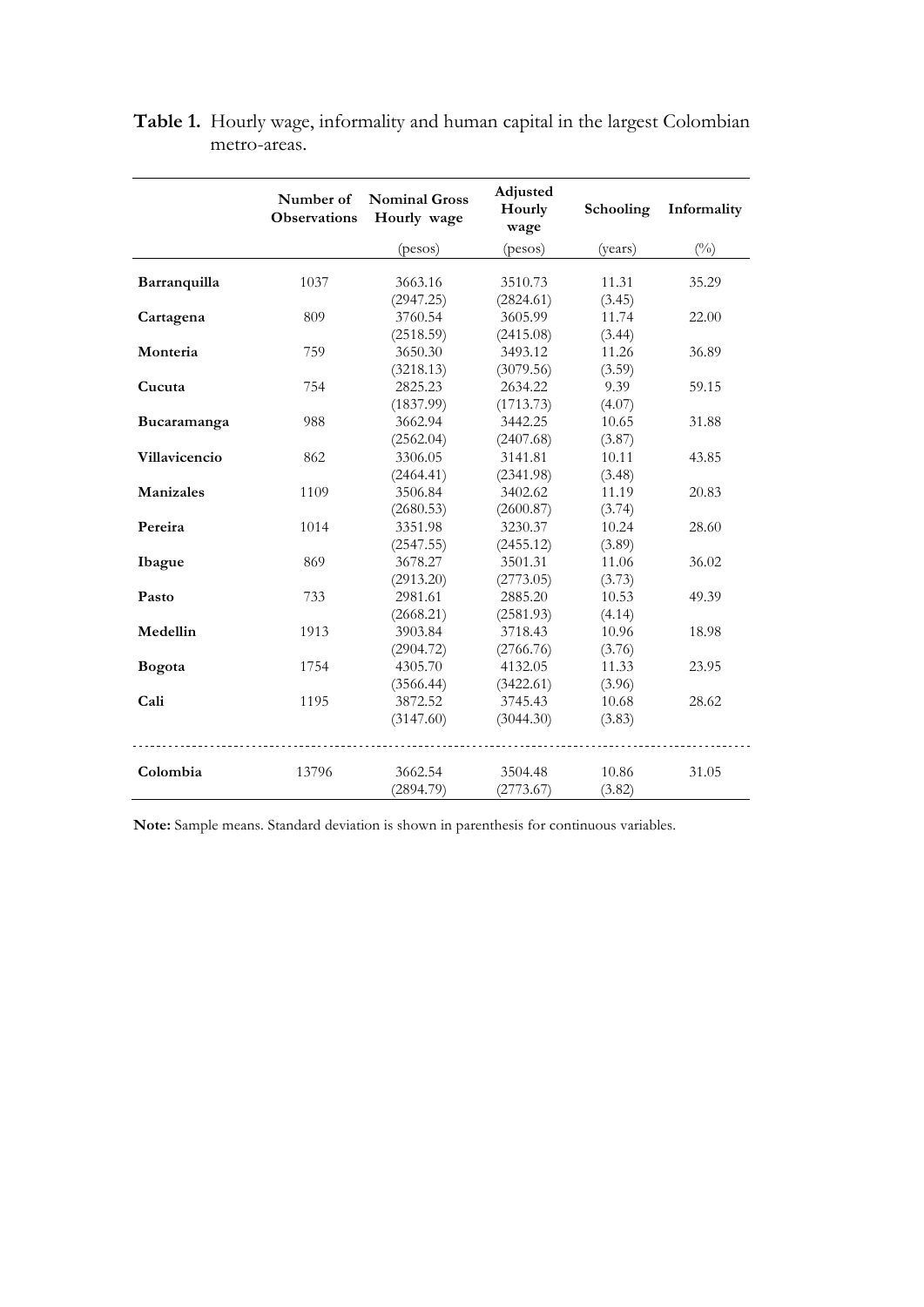|                        |         |           |      | <b>Quartiles</b> |         |         |  |  |  |  |  |  |
|------------------------|---------|-----------|------|------------------|---------|---------|--|--|--|--|--|--|
|                        |         | Std. Dev. |      |                  |         |         |  |  |  |  |  |  |
|                        | Average | of Logs   | Gini | 25 <sub>th</sub> | 50th    | 75th    |  |  |  |  |  |  |
| Atlantic               | 3535.18 | 0.57      | 0.33 | 2395.67          | 2617.42 | 3727.07 |  |  |  |  |  |  |
| Oriental               | 3108.82 | 0.54      | 0.31 | 2000.76          | 2489.83 | 3321.36 |  |  |  |  |  |  |
| Central                | 3372.9  | 0.54      | 0.32 | 2144.57          | 2467.86 | 3489.06 |  |  |  |  |  |  |
| Pacific                | 2885.19 | 0.69      | 0.39 | 1458.48          | 2325.62 | 3010.51 |  |  |  |  |  |  |
| <b>Golden Triangle</b> | 3874.31 | 0.57      | 0.34 | 2384.57          | 2778.14 | 4167.22 |  |  |  |  |  |  |

**Table 2.** Descriptive of *adjusted* hourly wages (pesos) in the five regions of Colombia.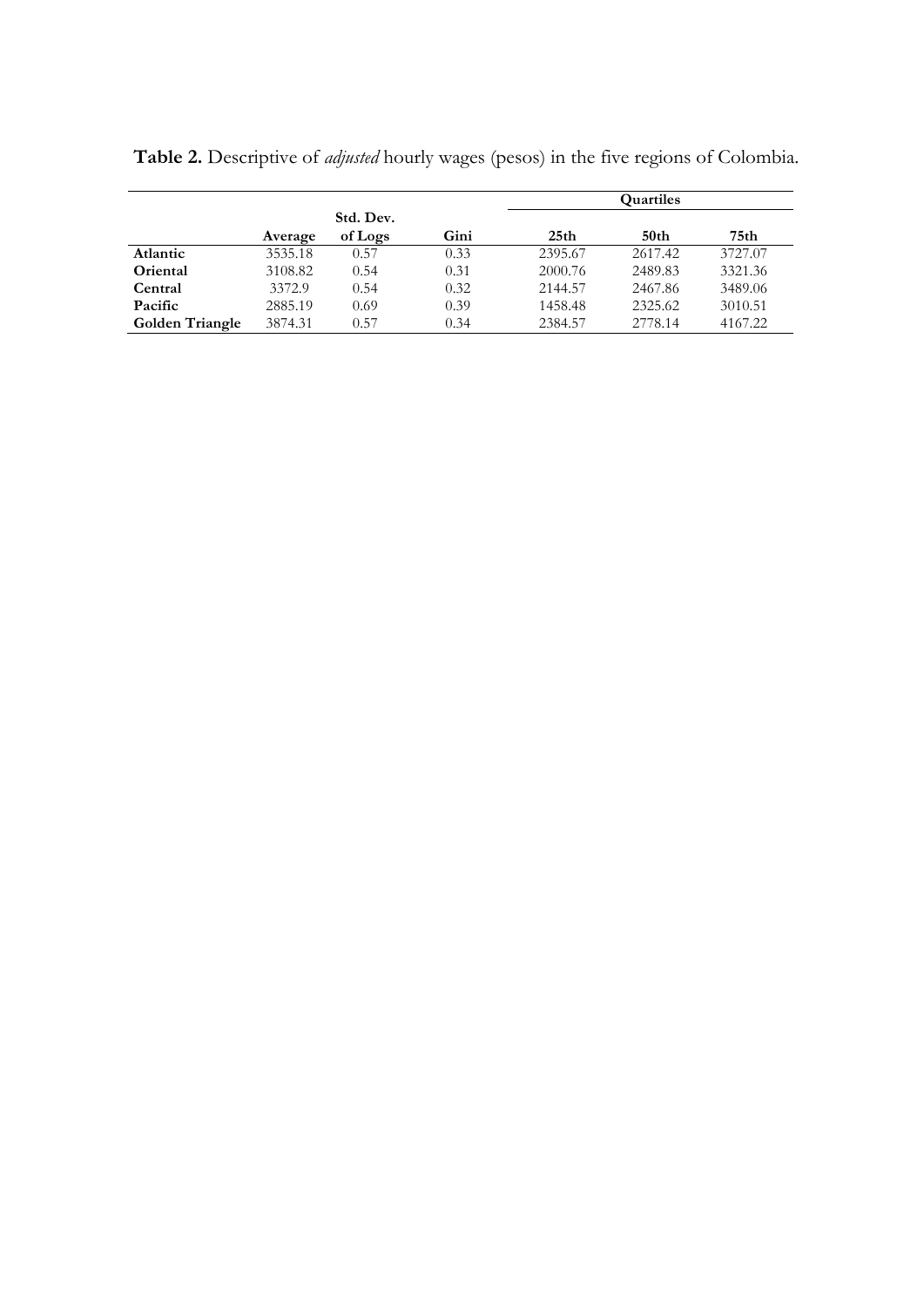**Table 3.** Descriptive of worker and firm characteristics.

|                                      |          |          |         |         | Golden   |
|--------------------------------------|----------|----------|---------|---------|----------|
|                                      | Atlantic | Oriental | Central | Pacific | Triangle |
| Adjusted Hourly Wage (pesos)         | 3535.18  | 3108.82  | 3372.9  | 2885.19 | 3874.28  |
| Informal job                         | 0.32     | 0.44     | 0.28    | 0.49    | 0.23     |
| Worker's characteristics             |          |          |         |         |          |
| <b>Schooling</b> (years)             | 11.43    | 10.10    | 10.83   | 10.53   | 11.03    |
| <b>Experience</b> (years)            | 18.02    | 17.09    | 18.55   | 17.99   | 18.05    |
| Tenure (months)                      | 53.91    | 36.92    | 48.57   | 44.74   | 50.21    |
| Women                                | 0.39     | 0.43     | 0.42    | 0.43    | 0.45     |
| Married                              | 0.60     | 0.51     | 0.49    | 0.52    | 0.51     |
| Head of household                    | 0.43     | 0.40     | 0.43    | 0.43    | 0.44     |
| Type of contract                     |          |          |         |         |          |
| No-contract                          | 0.25     | 0.44     | 0.26    | 0.43    | 0.23     |
| Temporary                            | 0.21     | 0.21     | 0.24    | 0.28    | 0.24     |
| Permanent                            | 0.54     | 0.36     | 0.50    | 0.29    | 0.52     |
| Firm size                            |          |          |         |         |          |
| Micro                                | 0.27     | 0.44     | 0.32    | 0.50    | 0.28     |
| Small                                | 0.21     | 0.21     | 0.18    | 0.16    | 0.20     |
| Medium                               | 0.06     | 0.05     | 0.05    | 0.02    | 0.07     |
| Large                                | 0.46     | 0.31     | 0.44    | 0.32    | 0.45     |
| Sector                               |          |          |         |         |          |
| Mining, electricity, gas and water   | 0.04     | 0.04     | 0.03    | 0.02    | 0.02     |
| Industry                             | 0.21     | 0.19     | 0.24    | 0.16    | 0.26     |
| Construction                         | 0.05     | 0.11     | 0.08    | 0.07    | 0.06     |
| <b>Sales, Hotels and Restaurants</b> | 0.29     | 0.34     | 0.26    | 0.38    | 0.27     |
| Transportation                       | 0.10     | 0.08     | 0.10    | 0.08    | 0.07     |
| <b>Financial Intermediation</b>      | 0.11     | 0.09     | 0.11    | 0.07    | 0.15     |
| <b>Social Services</b>               | 0.20     | 0.16     | 0.18    | 0.22    | 0.17     |
| <i>Observations</i>                  | 2605     | 2604     | 2992    | 733     | 4862     |

**Notes:** Sample means. All figures in %, excepting those indicated in parenthesis.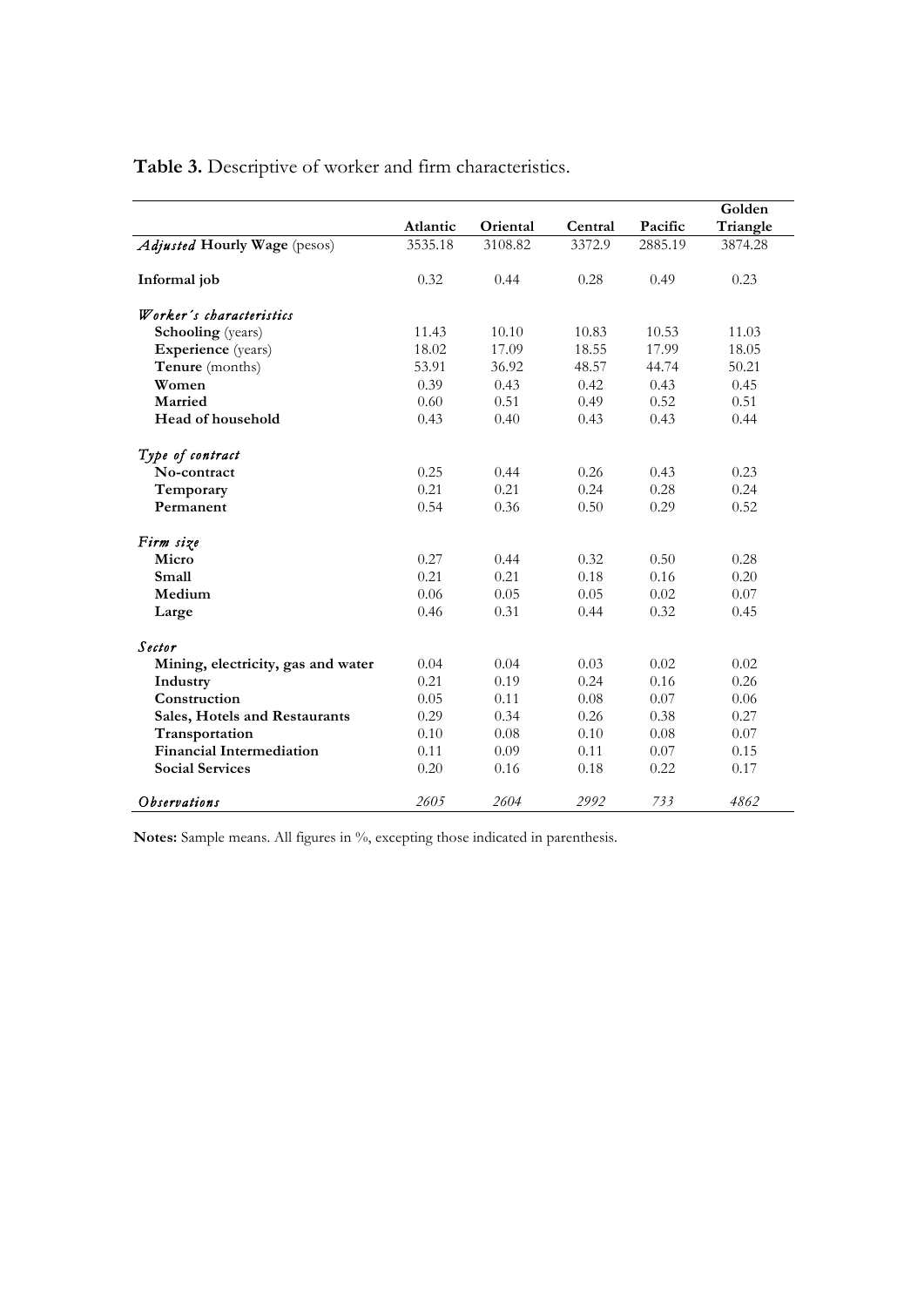|                       |             |                  | <b>CQR</b>  |                  |             | <b>UQR</b>  |                  |
|-----------------------|-------------|------------------|-------------|------------------|-------------|-------------|------------------|
|                       | <b>OLS</b>  | 25 <sub>th</sub> | 50th        | 75 <sub>th</sub> | 25th        | 50th        | 75 <sub>th</sub> |
| Years of<br>education |             |                  |             |                  |             |             |                  |
| Atlantic              | $0.0826**$  | $0.0553**$       | $0.0697**$  | $0.0873**$       | $0.0087**$  | $0.0435**$  | $0.1319**$       |
|                       | [0.0028]    | [0.0020]         | [0.0029]    | [0.0035]         | [0.0012]    | [0.0025]    | [0.0056]         |
| Oriental              | $0.0557**$  | $0.0353**$       | $0.0440**$  | $0.0557**$       | $0.0215**$  | $0.0253**$  | $0.0740**$       |
|                       | [0.0027]    | [0.0024]         | [0.0025]    | [0.0035]         | [0.0036]    | [0.0022]    | [0.0046]         |
| Central               | $0.0752**$  | $0.0412**$       | $0.0569**$  | $0.0779**$       | $0.0214**$  | $0.0306**$  | $0.1148**$       |
|                       | [0.0024]    | [0.0016]         | [0.0023]    | [0.0034]         | [0.0024]    | [0.0016]    | [0.0048]         |
| Pacific               | $0.0682**$  | $0.0516**$       | $0.0659**$  | $0.0729**$       | $0.0419**$  | $0.0288**$  | $0.0899**$       |
|                       | [0.0050]    | [0.0051]         | [0.0053]    | [0.0083]         | [0.0099]    | [0.0051]    | [0.0079]         |
| Golden Tr.            | $0.0814**$  | $0.0462**$       | $0.0674**$  | $0.0899**$       | $0.0118**$  | $0.0519**$  | $0.1617**$       |
|                       | [0.0020]    | [0.0014]         | [0.0017]    | [0.0032]         | [0.0011]    | [0.0019]    | [0.0047]         |
| Colombia              | $0.0742**$  | $0.0460**$       | $0.0597**$  | $0.0778**$       | $0.0139**$  | $0.0374**$  | $0.1254**$       |
|                       | [0.0012]    | [0.0009]         | [0.0011]    | [0.0020]         | [0.0009]    | [0.0010]    | [0.0024]         |
| Informality           |             |                  |             |                  |             |             |                  |
| Atlantic              | $-0.1023**$ | $-0.1691**$      | $-0.0435+$  | $-0.0475+$       | $-0.1137**$ | $-0.0874**$ | $-0.0472$        |
|                       | [0.0257]    | [0.0192]         | [0.0264]    | [0.0265]         | [0.0138]    | [0.0258]    | [0.0525]         |
| Oriental              | $-0.0991**$ | $-0.1341**$      | $-0.0516*$  | $-0.0599*$       | $-0.2710**$ | $-0.0810**$ | 0.0123           |
|                       | [0.0257]    | [0.0224]         | [0.0234]    | [0.0302]         | [0.0355]    | [0.0231]    | [0.0445]         |
| Central               | $-0.0951**$ | $-0.1704**$      | $-0.0515*$  | 0.0159           | $-0.2389**$ | $-0.0572**$ | 0.0414           |
|                       | [0.0274]    | [0.0183]         | [0.0263]    | [0.0341]         | [0.0326]    | [0.0215]    | [0.0493]         |
| Pacific               | $-0.2680**$ | $-0.2959**$      | $-0.2422**$ | $-0.1737+$       | $-0.3085*$  | $-0.3499**$ | $-0.2939**$      |
|                       | [0.0558]    | [0.0573]         | [0.0595]    | [0.0893]         | [0.1200]    | [0.0642]    | [0.0868]         |
| Golden Tr.            | $-0.1356**$ | $-0.1662**$      | $-0.1091**$ | $-0.0726*$       | $-0.1473**$ | $-0.0470+$  | $-0.0215$        |
|                       | [0.0227]    | [0.0169]         | [0.0195]    | [0.0298]         | [0.0147]    | [0.0249]    | [0.0487]         |
| Colombia              | $-0.1430**$ | $-0.1927**$      | $-0.0891**$ | $-0.0856**$      | $-0.1881**$ | $-0.0917**$ | $-0.0471+$       |
|                       | [0.0125]    | [0.0096]         | [0.0116]    | [0.0186]         | [0.0109]    | [0.0118]    | [0.0242]         |

# **Table 4.** Estimated returns to education and informality for the five regions of Colombia.

**Notes:** experience (and its square), tenure (and its square), gender, marital status, head of household, hours worked, type of contract, size of the firm and firm sector are included as controls. Standard errors in  $[] + p \le 0.1, * p \le 0.05, ** p \le 0.01$ . OLS refers to the ordinary least square estimates of the wage equation, whereas CQR and UQR denote the results of the conditional and unconditional quantile regressions, respectively.